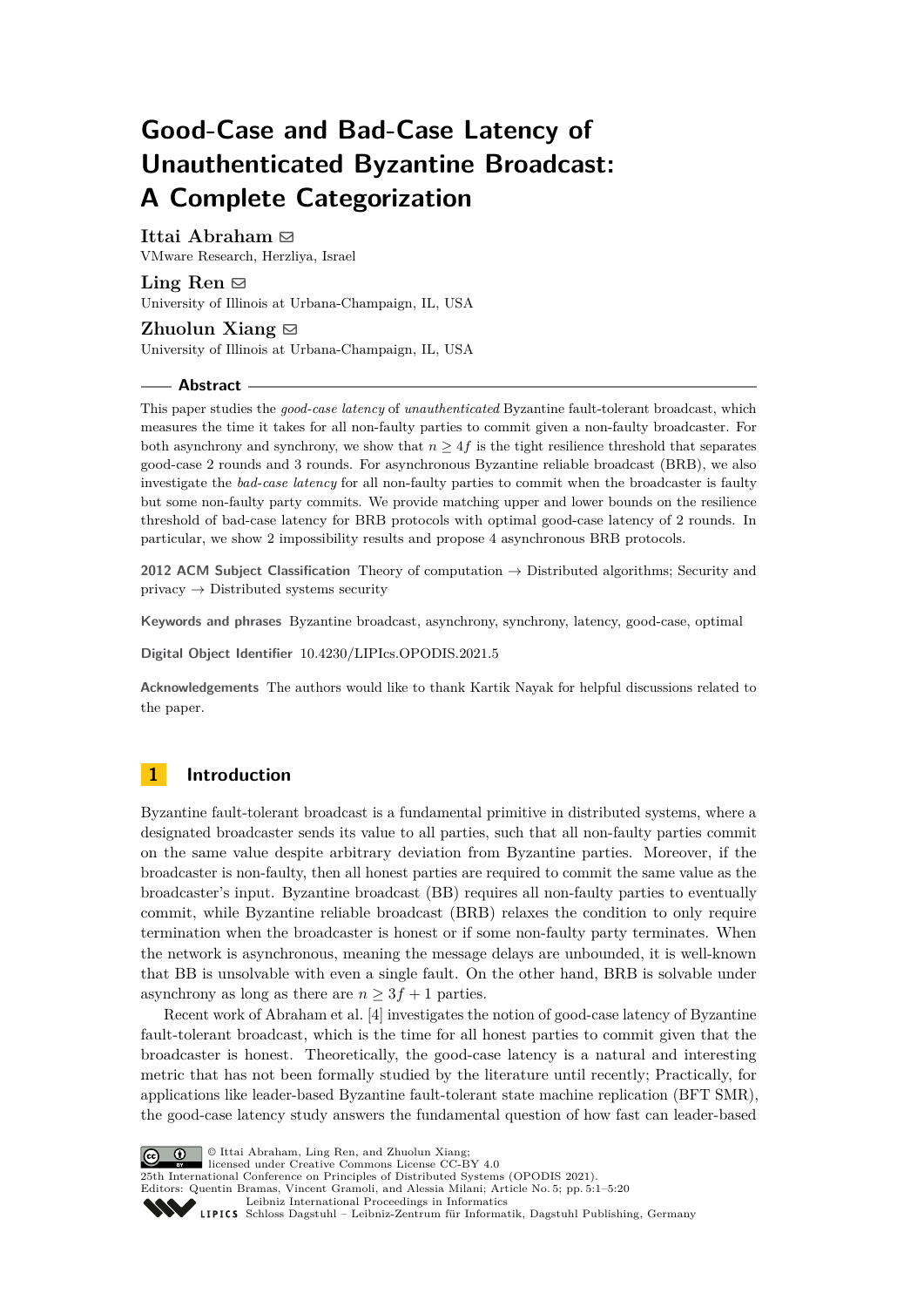### **5:2 Good-Case and Bad-Case Latency of Unauthenticated Byzantine Broadcast**

<span id="page-1-0"></span>**Table 1** Upper and lower bounds for good-case latency of *unauthenticated* Byzantine fault-tolerant broadcast.

| Problem   | Timing Model | Resilience           | Lower Bound                     | <b>Upper Bound</b>  |  |
|-----------|--------------|----------------------|---------------------------------|---------------------|--|
| BRB       | Asynchrony   |                      | $2$ rounds $ 4 $                | 2 rounds (Thm $9$ ) |  |
|           |              | $1 \leq n \leq 4f-1$ | $\frac{1}{2}$ s rounds (Thm 10) | $3$ rounds $ 5 $    |  |
| <b>BB</b> | Synchrony    |                      | $2\delta$  4, 9                 | $2\delta$ (Thm 18)  |  |
|           |              |                      | (Thm 17)                        | Thm 19) [5]         |  |

<span id="page-1-1"></span>**Table 2** Comparison of our results and previous results of asynchronous *unauthenticated* Byzantine reliable broadcast.

| Result                    | Resilience              | Good-case | Bad-case | Comm. cost | Reference            |
|---------------------------|-------------------------|-----------|----------|------------|----------------------|
| Bracha                    | $n > 3f + 1$            | 3 rounds  | 4 rounds | $O(n^2)$   | $\lceil 5 \rceil$    |
| Imbs and Raynal           | $n > 5f + 1$            | 2 rounds  | 3 rounds | $O(n^2)$   | $^{\left[12\right]}$ |
| Impossibility of $(2, 2)$ | f > 2                   | 2 rounds  | 2 rounds |            | Thm <sub>11</sub>    |
| $F1-BRB$                  | $n > 4f, f = 1$         | 2 rounds  | 2 rounds | $O(n^2)$   | Thm <sub>12</sub>    |
| Impossibility of $(2,3)$  | $n \leq 5f-2, f \geq 3$ | 2 rounds  | 3 rounds |            | Thm <sub>13</sub>    |
| $F2-BRB$                  | $n > 4f, f = 2$         | 2 rounds  | 3 rounds | $O(n^3)$   | Thm <sub>15</sub>    |
| $(2,4)-BRB$               | n > 4f                  | 2 rounds  | 4 rounds | $O(n^2)$   | Thm 9                |
| $(2,3)$ -BRB              | $n > 5f - 1$            | 2 rounds  | 3 rounds | $O(n^2)$   | Thm16                |

BFT SMR commit decisions during the steady state when the leader is non-faulty. Moreover, for asynchronous Byzantine reliable broadcast, good-case latency is particularly important since BRB may not terminate under a Byzantine leader.

The work of Abraham et al. [\[4\]](#page-15-0) reveals a surprisingly rich structure in the good-case latency tight bounds for *authenticated* Byzantine broadcast, where digital signatures are used and the adversary is assumed to be computationally bounded. In this work, we study the good-case latency and bad-case latency of *unauthenticated* Byzantine fault-tolerant broadcast. Our results are summarized in Table [1](#page-1-0) and [2.](#page-1-1)

**Complete categorization for good-case latency under asynchrony and synchrony.** Under asynchrony when the message delays are unbounded, we show that  $n \geq 4f$  is the tight resilience threshold that separates good-case latency of 2 rounds and 3 rounds. For  $n \geq 4f$ , [\[4\]](#page-15-0) shows a 2-round lower bound, and we present a protocol with good-case latency of 2 rounds. For  $3f + 1 \le n \le 4f - 1$ , Bracha's reliable broadcast [\[5\]](#page-15-1) has good-case latency of 3 rounds, and we prove a matching 3-round lower bound.

▶ **Theorem 1** (Informal; tight bounds on good-case latency in asynchrony)**.** *For unauthenticated Byzantine reliable broadcast with f Byzantine parties under asynchrony, in the good-case:*

- **1.** *2 rounds are necessary and sufficient if*  $n \geq 4f$  *(Section [3.1\)](#page-4-0), and*
- **2.** *3 rounds are necessary and sufficient if*  $3f + 1 \leq n \leq 4f$  *(Section [3.2\)](#page-6-1).*

The above asynchronous good-case latency bounds also imply similar results for good-case latency of BB and BRB under synchrony as well. Let  $\delta$  denote the actual message delay bound during the execution (see Section [5](#page-12-0) for details). For  $n \geq 3f + 1$ , [\[4\]](#page-15-0) shows a 2δ lower bound (also implied by the early-stopping results [\[9\]](#page-15-2)), and we present a synchronous BB protocol with good-case latency of  $2\delta$  under  $n \geq 4f$ , inspired by our 2-round asynchronous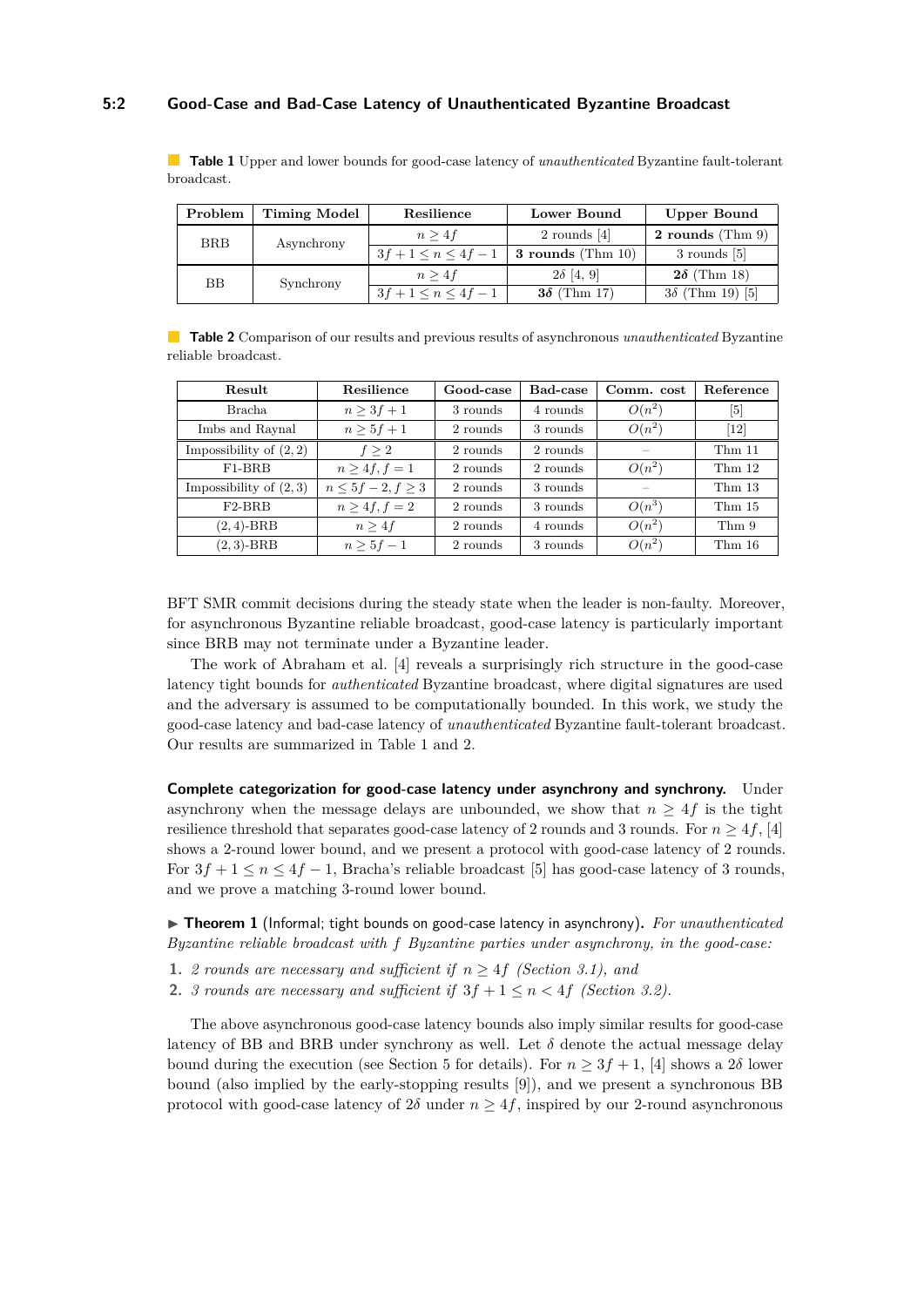BRB protocol. For  $3f + 1 \le n \le 4f - 1$ , we show a synchronous BB protocol that has good-case latency of 3*δ* inspired by Bracha's reliable broadcast [\[5\]](#page-15-1), and the aforementioned 3*δ* lower bound also applies to synchrony.

▶ **Theorem 2** (Informal; tight bounds on good-case latency in synchrony)**.** *For unauthenticated Byzantine broadcast and Byzantine reliable broadcast with f Byzantine parties under synchrony (message delay bounded by δ), in the good-case:*

1. 2*δ are necessary and sufficient if*  $n \geq 4f$  *(Section [5\)](#page-12-0), and* 

**2.** 3*δ are necessary and sufficient if*  $3f + 1 \leq n \leq 4f$  *(Section [5\)](#page-12-0).* 

**Complete categorization for bad-case latency of asynchronous Byzantine reliable broadcast.** In addition to the good-case commit path, asynchronous BRB protocols usually have a second commit path to ensure all honest parties eventually commit, when the Byzantine broadcaster and Byzantine parties deliberately make only a few honest parties commit in the good-case commit path. We use *bad-case latency* to denote the latency of such second commit path, and say a BRB protocol is  $(R_q, R_b)$ -round if it has good-case latency of  $R_q$ rounds and bad-case latency of *R<sup>b</sup>* rounds. For instance, Bracha's reliable broadcast [\[5\]](#page-15-1) is (3*,* 4)-round.

We provide a complete categorization of the threshold resilience for BRB with good-case latency of 2. We show two lower bound results on the resilience threshold: for (2*,* 2) and for (2*,* 3). We also show 4 protocols with matching resilience bounds: these protocols have the optimal good-case latency of 2 rounds, but with different trade-offs in resilience and bad-case latency, matching the lower bound results. As summarized in Table [2,](#page-1-1) prior upper bound results include Bracha's (3, 4)-round BRB for  $n \geq 3f + 1$ , and the (2, 3)-round BRB for  $n \geq 5f + 1$  by Imbs and Raynal [\[12\]](#page-16-0).

- First, we show it is impossible to achieve  $(2, 2)$ -round BRB, except for the special case of  $f = 1$  where we propose a protocol F1-BRB that has  $(2, 2)$ -round and optimal resilience  $n > 4f$ .
- $\blacksquare$  Next, we show another impossibility result stating that no BRB protocol can achieve (2, 3)-round under  $n \leq 5f - 2$  for  $f \geq 3$ . That is, for  $f \geq 3$ , no BRB protocol can have optimality in all three metrics: good-case latency, bad-case latency and resilience. For the special case of  $f = 2$ , we propose a protocol F2-BRB that has  $(2, 3)$ -round and optimal resilience  $n \geq 4f$ . For the general case of  $f \geq 3$ , we have two protocols – a protocol named (2, 4)-BRB under  $n \geq 4f$  that has (2, 4)-round, and a protocol named (2, 3)-BRB which improves the resilience of Imbs and Raynal [\[12\]](#page-16-0) from  $n \geq 5f + 1$  to  $n \geq 5f - 1$  while keeping the protocol (2*,* 3)-round. Both (2*,* 4)-BRB and (2*,* 3)-BRB have tight resilience and latencies due to the impossibility result.

# **2 Preliminaries**

**Model of execution.** We define a protocol for a set of *n* parties, among which at most *f* are Byzantine faulty and can behave arbitrarily and has unbounded computational power. If a party remains non-faulty for the entire protocol execution, we call the party honest. During an execution *E* of a protocol, parties perform sequences of events, including *send, receive/deliver, local computation*.

In this paper, we investigate results for deterministic unauthenticated protocols. If the protocol is deterministic, for any two executions, if an honest party has the same initial state and receives the same set of messages at the same corresponding time points (by its local clock), the honest party cannot distinguish two executions. We will use the standard indistinguishability argument to prove lower bounds.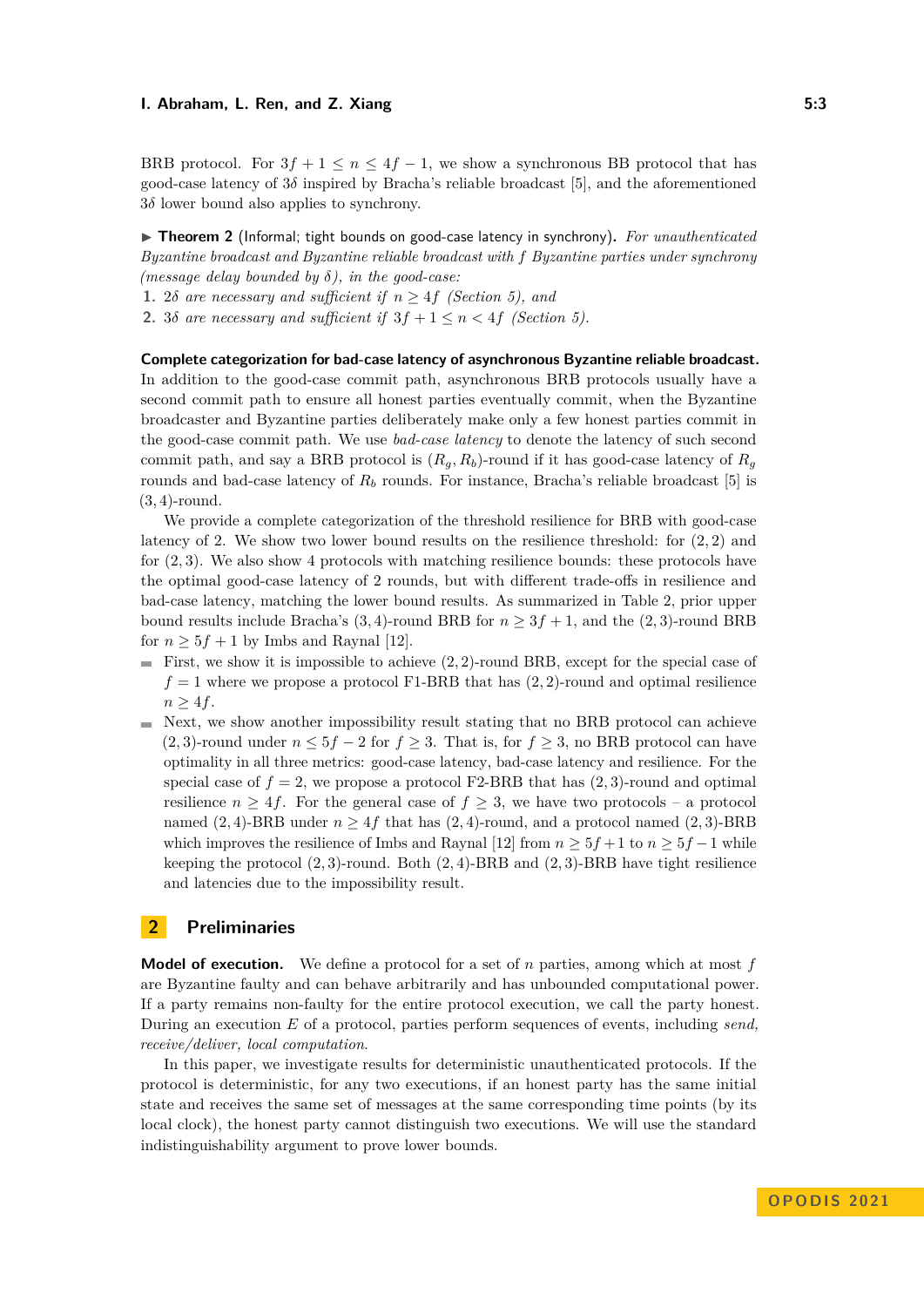#### **5:4 Good-Case and Bad-Case Latency of Unauthenticated Byzantine Broadcast**

We consider both synchronous and asynchronous network models. Under synchrony, any message between two honest parties will be delivered within  $\delta$  time during the execution. More details about the synchrony model assumption is deferred to Section [5.](#page-12-0) Under asynchrony, the adversary can control the message delay of any message to be an arbitrary non-negative value. We assume all-to-all, reliable and authenticated communication channels, such that the adversary cannot fake, modify or drop the messages sent by honest parties.

**Byzantine broadcast variants.** We investigate two standard variants of Byzantine broadcast problem for synchrony and asynchrony.

▶ **Definition 3** (Byzantine Broadcast (BB))**.** *A Byzantine broadcast protocol must satisfy the following properties.*

- *Agreement. If two honest parties commit values v* and *v*' respectively, then  $v = v'$ .
- *Validity. If the designated broadcaster is honest, then all honest parties commit the*  $\blacksquare$ *broadcaster's value and terminate.*
- *Termination. All honest parties commit and terminate.*  $\mathcal{L}_{\mathcal{A}}$

▶ **Definition 4** (Byzantine Reliable Broadcast (BRB))**.** *A Byzantine reliable broadcast protocol must satisfy the following properties.*

*Agreement. Same as above.*

- *Validity. Same as above.*
- *Termination. If an honest party commits a value and terminates, then all honest parties commit a value and terminate.*

We will also use *Byzantine agreement* as a primitive to simplify the construction of our BB protocols under synchrony in Section [5.](#page-12-0) The Byzantine agreement gives each party an input, and its validity requires that if all honest parties have the same input value, then all honest parties commit that value.

**Good-case latency of broadcast.** Depending on the network model, the measurement of latency is different. Under synchrony, we can measure the latency using the physical clock time.

▶ **Definition 5** (Good-case Latency under Synchrony [\[4\]](#page-15-0))**.** *A Byzantine broadcast (or Byzantine reliable broadcast) protocol has good-case latency of T under synchrony, if all honest parties commit within time T since the broadcaster starts the protocol (over all executions and adversarial strategies), given the designated broadcaster is honest.*

Under asynchrony, the network delay is unbounded. To measure the latency of asynchronous protocols, we use the natural notion of *asynchronous rounds* from the literature [\[6\]](#page-15-3), where a protocol runs in *R* asynchronous rounds if its running time is at most *R* times the maximum message delay between honest parties during the execution.

▶ **Definition 6** (Good-case Latency under Asynchrony [\[4\]](#page-15-0))**.** *A Byzantine reliable broadcast protocol has good-case latency of R rounds under asynchrony, if all honest parties commit within asynchronous round R (over all executions and adversarial strategies), given the designated broadcaster is honest.*

When the broadcaster is dishonest, Byzantine broadcast will have worst-case latency of  $f + 1$  rounds [\[11\]](#page-15-4), and for Byzantine reliable broadcast by definition it does not guarantee termination (the broadcaster can just remain silent). Therefore, the notion of good-case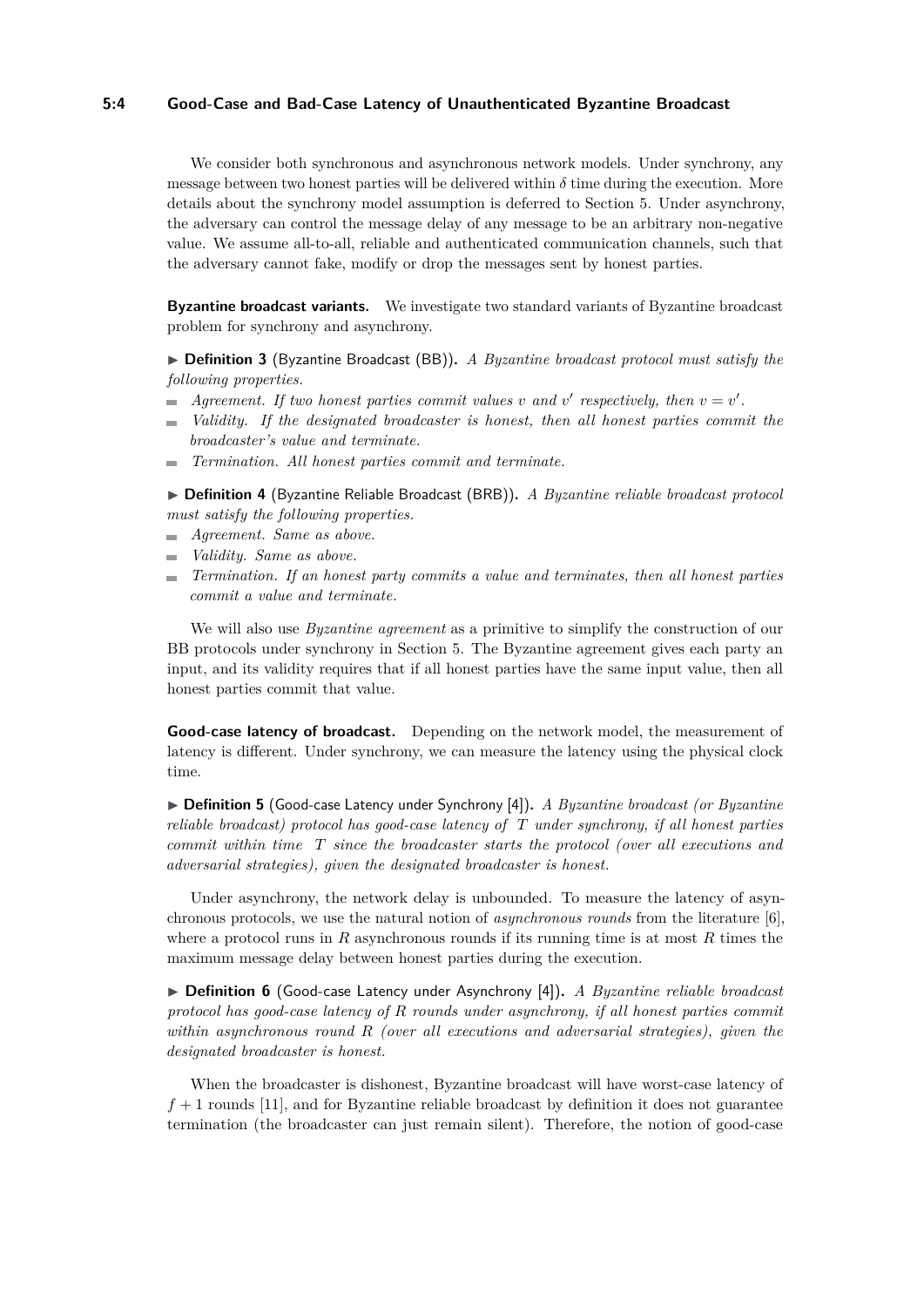#### **I. Abraham, L. Ren, and Z. Xiang 5:5**

latency is the natural metric to measure the latency performance of reliable broadcast. Another important latency metric for reliable broadcast is to measure how fast can all honest parties commit, once an honest party commit. We formally define it as the bad-case latency as below.

▶ **Definition 7** (Bad-case Latency under Asynchrony)**.** *A Byzantine reliable broadcast protocol has bad-case latency of*  $R' = R + R_{ex}$  *rounds under asynchrony, if all honest parties commit within Rex asynchronous round after an honest party commits (over all executions and adversarial strategies), and the good-case latency of the protocol is R.*

We will use the notation  $(R_q, R_b)$ -round BRB to denote an authenticated Byzantine reliable broadcast protocol that has good-case latency or *R<sup>g</sup>* rounds and bad-case latency of *R<sup>b</sup>* rounds. For instance, the classic Bracha reliable broadcast [\[5\]](#page-15-1) has a good-case latency of 3 rounds and a bad-case latency of 4 rounds ( $R_{ex} = 1$ ), under  $n \geq 3f + 1$  parties; it is thus a (3*,* 4)-round BRB.

# <span id="page-4-2"></span>**3 Good-case Latency of Asynchronous Byzantine Reliable Broadcast**

Under asynchrony, Byzantine reliable broadcast is solvable if and only if  $n \geq 3f + 1$ . We show the *tight* lower and upper bound on the good-case latency of asynchronous unauthenticated BRB is 2 rounds when  $n \geq 4f$ , and 3 rounds when  $3f + 1 \leq n \leq 4f - 1$ .

### <span id="page-4-0"></span>**3.1 2-round Unauthenticated BRB under**  $n \geq 4f$

We show the tightness of the bound by presenting a 2-round unauthenticated BRB protocol, which has good-case latency of 2 rounds and bad-case latency of 4 rounds with  $n \geq 4f$ parties, as presented in Figure [1.](#page-5-1)

In the protocol, in the first round the broadcaster sends its proposal to all parties. Then in the second round, all parties send an ack for the first proposal received. Parties commit in 2 rounds when receiving  $n - f - 1$  ack for the same value from distinct parties other than the broadcaster, which will happen when the broadcaster is honest. To ensure termination, the protocol has another 4-round commit path, to guarantee that all honest parties will commit even if the Byzantine parties deliberately make only a few honest parties commit in round 2. The 4-round commit path consists of a Bracha-style reliable broadcast, where the parties send vote-1 and vote-2 messages upon receiving enough messages as specified in Step [4.](#page-5-2) Finally, when receiving enough vote-2 messages, party can also commit in round 4.

<span id="page-4-1"></span>▶ **Lemma 8.** *If an honest party commits v at Step [3,](#page-5-3) then no honest party will send vote-1 or vote-2 for any other value*  $v' \neq v$ *.* 

**Proof.** Since the honest party commit *v* at Step [3,](#page-5-3) it receives  $n - f - 1$  ack messages for *v* from distinct non-broadcaster parties. If the broadcaster is honest, then no honest party will send vote-1 or vote-2 message for  $v'$  since there are at most  $f$  Byzantine parties. If the broadcaster is Byzantine, and suppose there are *t* Byzantine parties, then there are at most  $t-1$  Byzantine parties among all non-broadcaster parties, and there must be at least  $(n - f - 1) - (t - 1) = n - f - t$  honest parties sending ack for *v*. Suppose an honest party receives  $n - 2f$  ack messages for  $v'$  from distinct non-broadcaster parties, then there must be at least  $(n-2f) - (t-1) = n-2f - t + 1$  honest parties sending ack for  $v'$ . Since there are only  $n - t$  honest parties, there must be at least  $(n - f - t) + (n - 2f - t + 1) - (n - t) = n - 3f - t + 1 ≥ n - 4f + 1 ≥ 1$  honest party that sends ack for both *v* and *v*<sup>'</sup>, contradiction. Hence no honest party can receive  $n - 2f$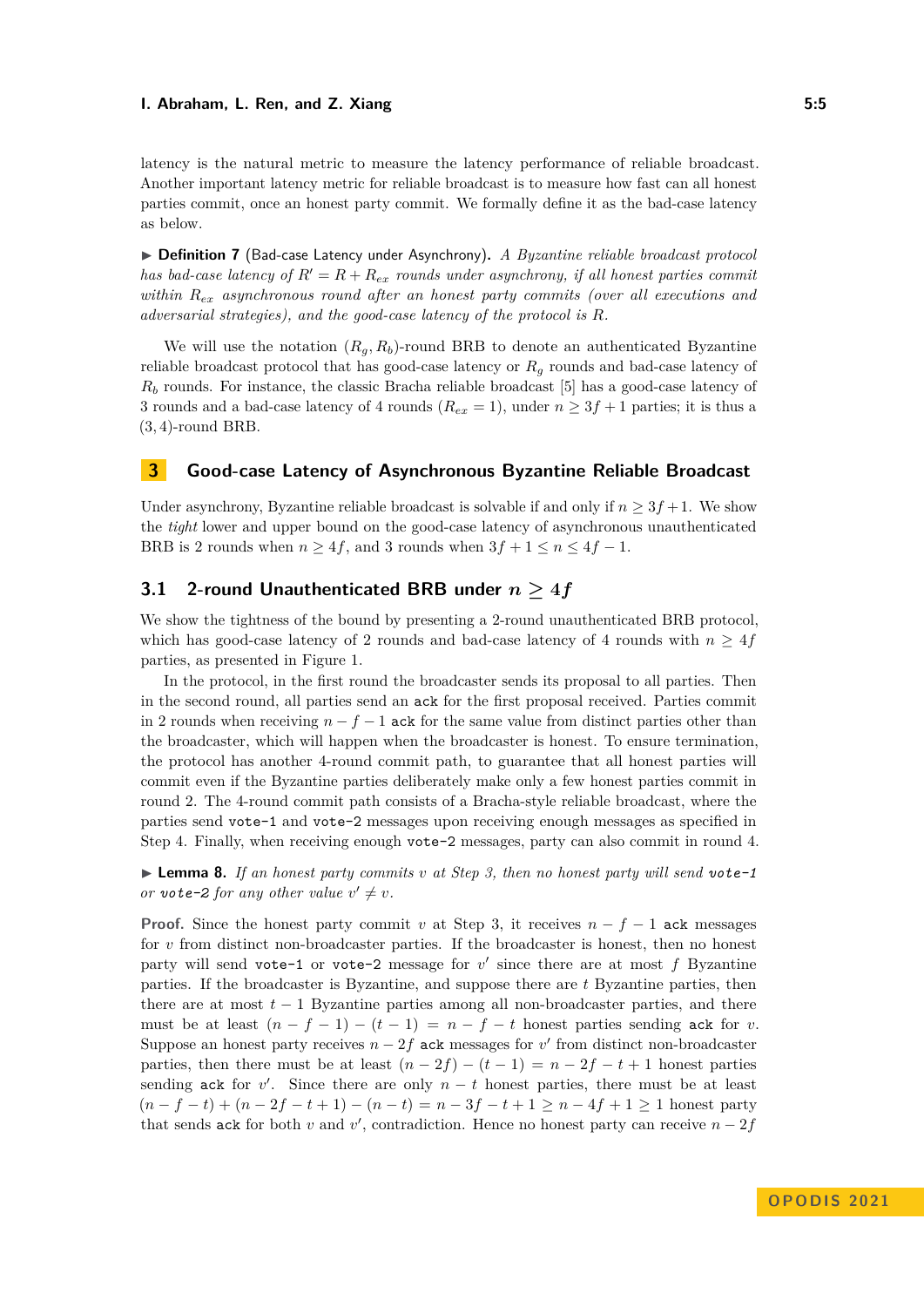#### **5:6 Good-Case and Bad-Case Latency of Unauthenticated Byzantine Broadcast**

- <span id="page-5-1"></span>**1. Propose.** The designated broadcaster *L* with input *v* sends  $\langle$  **propose**, *v* $\rangle$  to all parties.
- **2. Ack.** When receiving the first proposal  $\langle$ **propose**,  $v \rangle$  from the broadcaster, a party sends an  $\langle$ **ack**, *v* $\rangle$  message to all parties.
- <span id="page-5-3"></span>**3. 2-round Commit.** When receiving ⟨ack*, v*⟩ from *n*−*f* −1 distinct non-broadcaster parties, a party commits *v*, sends  $\langle \text{vote-1}, v \rangle$  and  $\langle \text{vote-2}, v \rangle$  to all parties, and terminates.
- <span id="page-5-2"></span>**4. Vote.**
	- When receiving  $\langle \text{ack}, v \rangle$  from  $n 2f$  distinct non-broadcaster parties, a party sends a  $\langle \text{vote-1}, v \rangle$  message to all parties, if it has not already sent vote-1 for any value.
	- When receiving  $\langle \text{vote-1}, v \rangle$  from  $n f 1$  distinct non-broadcaster parties, a party sends a  $\langle \text{vote-2}, v \rangle$  message to all parties, if it has not already sent vote-2 for any value.
	- When receiving  $\langle \text{vote-2}, v \rangle$  from  $f + 1$  distinct non-broadcaster parties, a party sends a  $\langle \text{vote-2}, v \rangle$  message to all parties, if it has not already sent vote-2 for any value.
- <span id="page-5-4"></span>**5. 4-round Commit.** When receiving  $\langle \text{vote-2}, v \rangle$  from  $n - f - 1$  distinct nonbroadcaster parties, a party commits *v* and terminates.

**Figure 1** (2, 4)-round BRB protocol under  $n \geq 4f$ .

ack messages for  $v'$ . Moreover, since the thresholds in Step [4](#page-5-2) are larger than the number of Byzantine parties, i.e.,  $n - f - 1 \geq 3f - 1 > f$  and  $f + 1 > f$ , no honest party will send vote-1 or vote-2 for  $v' \neq v$ .  $\prime \neq v.$ 

<span id="page-5-0"></span>▶ **Theorem 9.** *The protocol in Figure [1](#page-5-1) solves Byzantine reliable broadcast under asynchrony with optimal resilience*  $n \geq 4f$  *and optimal good-case latency of 2 rounds, and has bad-case latency of 4 rounds.*

#### **Proof.**

**Validity and Good-case Latency.** If the broadcaster is honest, it sends the same proposal of value *v* to all parties. Then all *n* − *f* − 1 non-broadcaster honest parties will multicast the ack message for *v*. The Byzantine parties cannot make any honest party to send vote-1, vote-2, for any other value  $v' \neq v$  since f is below any threshold specified in the protocol. All honest parties will eventually commit *v* after receiving  $n - f - 1$  ack messages at Step [3](#page-5-3) and terminate. The good-case latency is 2 rounds, including broadcaster sending the proposal and all parties sending ack message.

**Agreement.** If the broadcaster is honest, by validity all honest parties will commit the same value. Now consider when the broadcaster is Byzantine, there are at most  $f - 1$  Byzantine parties among non-broadcasters.

If any two honest parties commit different values at Step [3,](#page-5-3) then there must be at least  $n-f-1-(f-1) = n-2f > 2f$  honest parties sending ack for each of these different values. It is impossible by quorum intersection since there are only 3*f* honest parties. Similarly, no two honest parties can commit different values at Step [5.](#page-5-4)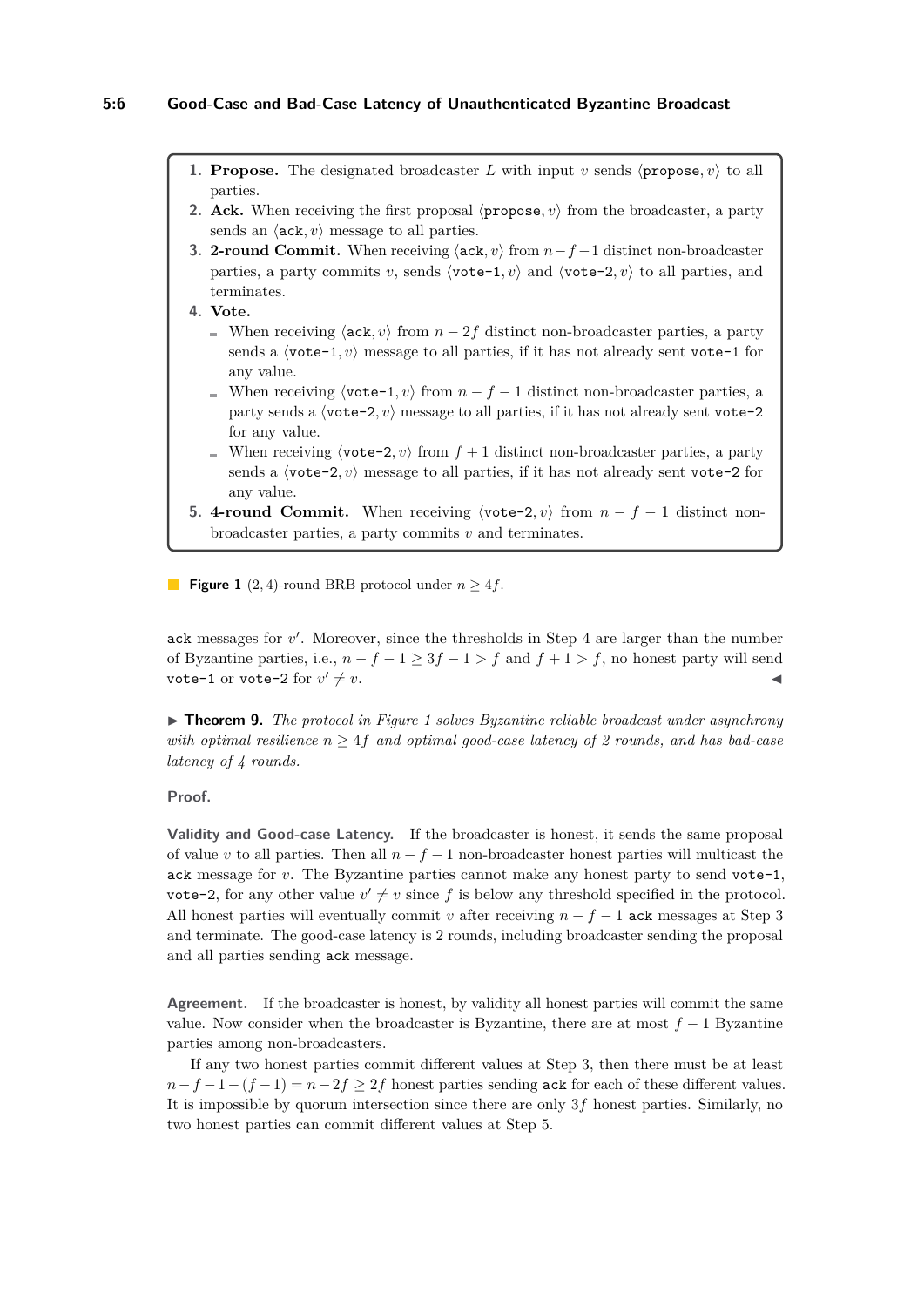#### **I. Abraham, L. Ren, and Z. Xiang 5:7**

Now we show that if an honest party *h*1 commits *v* at Step [3](#page-5-3) and another honest party  $h$ 2 commits *v*<sup>'</sup> at Step [5,](#page-5-4) then it must be  $v = v'$ . Suppose  $h$ 1 commits *v* at Step [3,](#page-5-3) then by Lemma [8,](#page-4-1) no honest party will send vote-1 or vote-2 for  $v' \neq v$ , and thus not enough vote-2 for any  $v' \neq v$  to be committed at Step [5.](#page-5-4) Suppose  $h$ 2 commit  $v'$  at Step [5,](#page-5-4) then *h*2 receives at least  $n - f - 1 - (f - 1) = n - 2f \ge 2f$  vote-2 messages for *v*' from honest parties. By the contrapositive of Lemma [8,](#page-4-1) no honest party commits  $v \neq v'$  at Step [3.](#page-5-3)

**Termination and Bad-case Latency.** If the broadcaster is honest, by validity all honest parties will commit the same value. Now consider when the broadcaster is Byzantine, there are at most *f* − 1 Byzantine parties among non-broadcasters.

Suppose that an honest party commits  $v$  at Step [3,](#page-5-3) by Lemma [8,](#page-4-1) no honest party will send vote-1 or vote-2 for any  $v' \neq v$ . Since there are at least  $n - f - 1 - (f - 1) = n - 2f$ non-broadcaster honest parties sending ack for *v*, all honest parties will receive at least  $n-2f$  ack for *v* from non-broadcasters, and thus send vote-1 for *v*. Since there are  $n-f$ honest non-broadcasters, all honest parties will send vote-2 for *v*, and then commit after receiving  $n - f - 1$  vote-2 messages.

Suppose that an honest party commits *v* at Step [5,](#page-5-4) then at least  $n - f - 1 - (f - 1) =$  $n-2f \ge f+1$  honest non-broadcasters send vote-2 for *v*. We only need to show that no honest party send vote-2 for  $v' \neq v$ , then all honest parties will send vote-2 for *v* and thus commit *v*. Suppose there is an honest party that send vote-2 for  $v' \neq v$ , then there exists two sets of vote-1 messages from  $n-f-1$  distinct non-broadcasters for *v* and *v*' respectively. Suppose there are  $t > 0$  Byzantine parties, then at least  $n - f - 1 - (t - 1) \geq n - t - f$ honest parties send vote-1 for  $v$  and  $v'$  respectively, which is impossible as there are  $n - t < 2(n - t - f)$  honest parties. Therefore no honest party sends vote-2 for  $v' \neq v$ , and all honest parties commits *v*.

It is clear from the protocol that after at most 2 rounds (vote-1 and vote-2) since any honest party commits, all honest parties also commit. Hence the bad-case latency is 4 rounds. ◀

# <span id="page-6-1"></span>**3.2** 3-round Lower Bound for Unauthenticated BRB under  $n \leq 4f - 1$

<span id="page-6-0"></span>▶ **Theorem 10.** *Any unauthenticated Byzantine reliable broadcast protocol under*  $3f + 1 ≤$ *n* ≤ 4*f* − 1 *must have a good-case latency of at least* 3 *rounds even under synchrony.*

**Proof of Theorem [10.](#page-6-0)** The proof is illustrated in Figure [2.](#page-7-0) We assume all parties start their protocol at the same time, which strengthens the lower bound result. Under synchrony, any message between all honest parties will be delivered within  $\delta$  time, and hence each round of the protocol is of  $\delta$  time. Without loss of generality, we prove the lower bound for  $n = 4f - 1$ . Suppose there exists a BRB protocol Π that has a good-case latency of 2 round, which means the honest parties can always commit after receiving two rounds of messages but before receiving any message from the third round, if the designated broadcaster is honest. Let party *s* be the broadcaster, and divide the remaining  $n - 1 = 4f - 2$  parties into 4 groups *A, B, C, D* where  $|A| = |D| = f$  and  $|B| = |C| = f - 1$ . For brevity, we often use *A*  $(B, C, D)$ to refer all the parties in *A* (*B, C, D*). Consider the following three executions of Π.

 $\blacksquare$  Execution 1. The broadcaster *s* is honest and has input 0. Parties in *D* are Byzantine, they behave honestly according to the protocol except that they pretend to receive from a broadcaster whose input is 1. Since the broadcaster is honest, by validity and good-case latency, parties in *A, B, C* will commit 0 after receiving two rounds of messages but before receiving any message from the third round.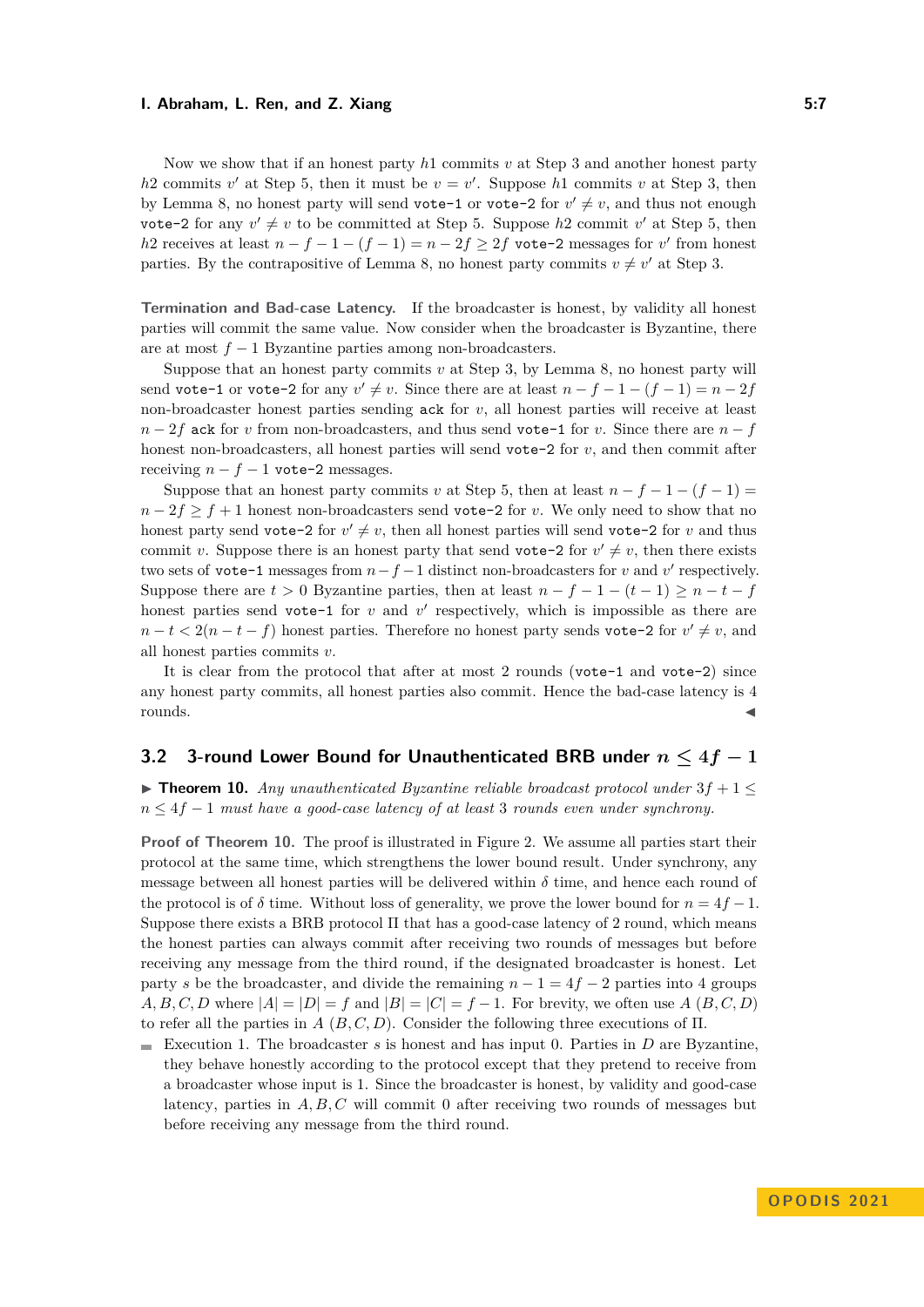<span id="page-7-0"></span>

A, D cannot distinguish Execution 3, 4

**Figure 2** Unauthenticated BRB Good-case Latency Lower Bound: 3 rounds under *n* = 4*f* − 1. Dotted circles denote Byzantine parties.

- Execution 2. This execution is a symmetric case of Execution 1. The broadcaster *s* is honest and has input 1. Parties in *A* are Byzantine, they behave honestly according to the protocol except that they pretend to receive from a broadcaster whose input is 0. Since the broadcaster is honest, by validity and good-case latency, parties in *B, C, D* will commit 1 after receiving two rounds of messages but before receiving any message from the third round.
- Execution 3. The broadcaster *s* and the parties in *C* are Byzantine. *s* behaves to  $A, B$ identically as in Execution 1 and to *D* identically as in Execution 2. Parties in *C* behave to *B* honestly according to the protocol except that they pretend to receive the same messages from the broadcaster as in Execution 1, and only send messages to *B* in the first two rounds. Parties in *C* behave to *A, D* honestly except that they pretend to receive the same messages from the broadcaster as in Execution 2, and pretend to receive messages from *B* as in Execution 2 only in the first two rounds.
- Execution 4. This execution is a symmetric case of Execution 3. The broadcaster *s*  $\blacksquare$ and the parties in *B* are Byzantine. *s* behaves to *A* identically as in Execution 1 and to *C, D* identically as in Execution 2. Parties in *B* behave to *C* honestly according to the protocol except that they pretend to receive the same messages from the broadcaster as in Execution 2, and only send messages to *C* in the first two rounds. Parties in *B* behave to *A, D* honestly except that they pretend to receive the same messages from the broadcaster as in Execution 1, and pretend to receive messages from *C* as in Execution 1 only in the first two rounds.

We show the following indistinguishability and contradiction.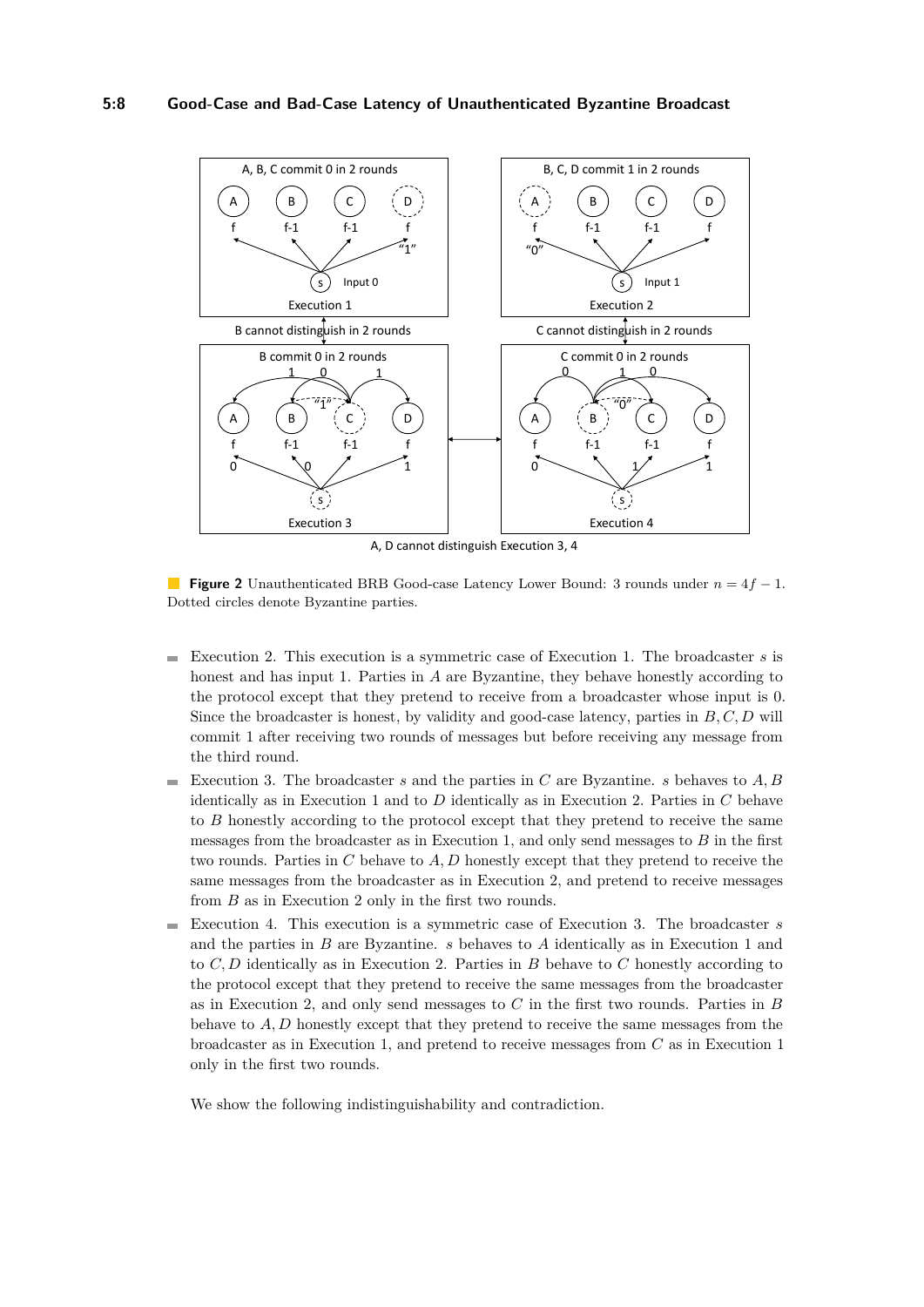#### **I. Abraham, L. Ren, and Z. Xiang 5:9 1. Abraham, L. Ren, and Z. Xiang 5:9**

- $B$  cannot distinguish Execution 1 and 3 in the first two rounds, and thus will commit 0 in the end of round 2 in Execution 3. The broadcaster *s* behaves to *B* identically in both executions. The messages sent to *B* in the first round by any non-broadcaster party are identical in Execution 1 and 3, since the first round message only depends on the initial state and all Byzantine parties behave honestly in the first round. For the second round, in Execution 3, since parties in *D* pretends to *B* that it receives messages from the broadcaster with input 1, and parties in *C* pretends to *B* that it receives the same messages from the broadcaster as in Execution 1, the parties in *B* observe the same messages in the first two rounds of both executions. Hence, *B* cannot distinguish Execution 1 and 3 in the first two rounds. Since *B* commit 0 in the end of round 2 in Execution 1 due to validity and good-case latency, *B* also commit 0 in the end of round 2 in Execution 3.
- Similarly, *C* cannot distinguish Execution 2 and 4 in the first two rounds, and thus will commit 1 in the end of round 2 in Execution 4.
- *A, D* cannot distinguish Execution 3 and 4. Similarly, the messages sent to *A, D* in the first round are identical in both executions. The broadcaster *s* behaves to *A, B* identically in Execution 3 and 4 as in Execution 1, and to *C, D* identically in Execution 3 and 4 as in Execution 2. In Execution 3, parties in *B* only receive messages from *C* in the first two rounds, and Byzantine parties in *C* pretend to receive messages from a broadcaster whose input is 1. In Execution 4, Byzantine parties in *B* pretends only receiving two rounds of messages from *C*. Since the first two rounds of messages only depend on the initial state and the message received from the broadcaster in the first round, parties in *B* receives the same messages from *C*. Therefore, *A, D* receive the same messages from *B* in both Execution 3 and 4. Similarly, *A, D* receive the same messages from *C* in both Execution 3 and 4, and thus cannot distinguish these two executions.

**Contradiction.** Since parties in *B* commit 0 in Execution 3, parties in *C* commit 1 in Execution 4, and parties in *A, D* cannot distinguish Execution 3 and 4, either agreement or termination of BRB will be violated. Therefore no such protocol Π exists.

### **4 Bad-case Latency of Asynchronous Byzantine Reliable Broadcast**

In this section, we present 2 impossibility results and 4 asynchronous BRB protocols with tight trade-offs between resilience, good-case latency and bad-case latency.

Recall that the classic Bracha reliable broadcast [\[5\]](#page-15-1) has optimal resilience of  $n \geq 3f + 1$ , non-optimal good-case latency of 3 rounds and bad-case latency of 4 rounds (1 extra round). The 2-round BRB protocol by Imbs and Raynal [\[12\]](#page-16-0) has non-optimal resilience of  $n \geq 5f + 1$ , optimal good-case latency of 2 rounds and bad-case latency of 3 rounds (1 extra round). Meanwhile, our 2-round BRB protocol from Section [3](#page-4-2) has optimal resilience  $n \geq 4f$ , optimal good-case latency of 2 rounds and bad-case latency of 4 round (2 extra rounds). All protocols above have optimal communication complexity of  $O(n^2)$ , matching the lower bound [\[8\]](#page-15-5).

On the other hand, we can show that for any  $f > 1$ , no asynchronous BRB protocol can achieve both good-case latency of 2 rounds and bad-case latency of 2 rounds (Theorem [11](#page-9-0) in Section [4.1\)](#page-9-2). For the special case of  $f = 1$ , we show it is possible to have a  $(2, 2)$ -round BRB (Theorem [12\)](#page-9-1).

Therefore, it is interesting to ask:

*Under what conditions can BRB achieve optimality in all three metrics – optimal resilience of*  $n \geq 4f$ *, optimal good-case latency of* 2 *rounds and optimal bad-case latency of* 3 *rounds (1 extra round)?*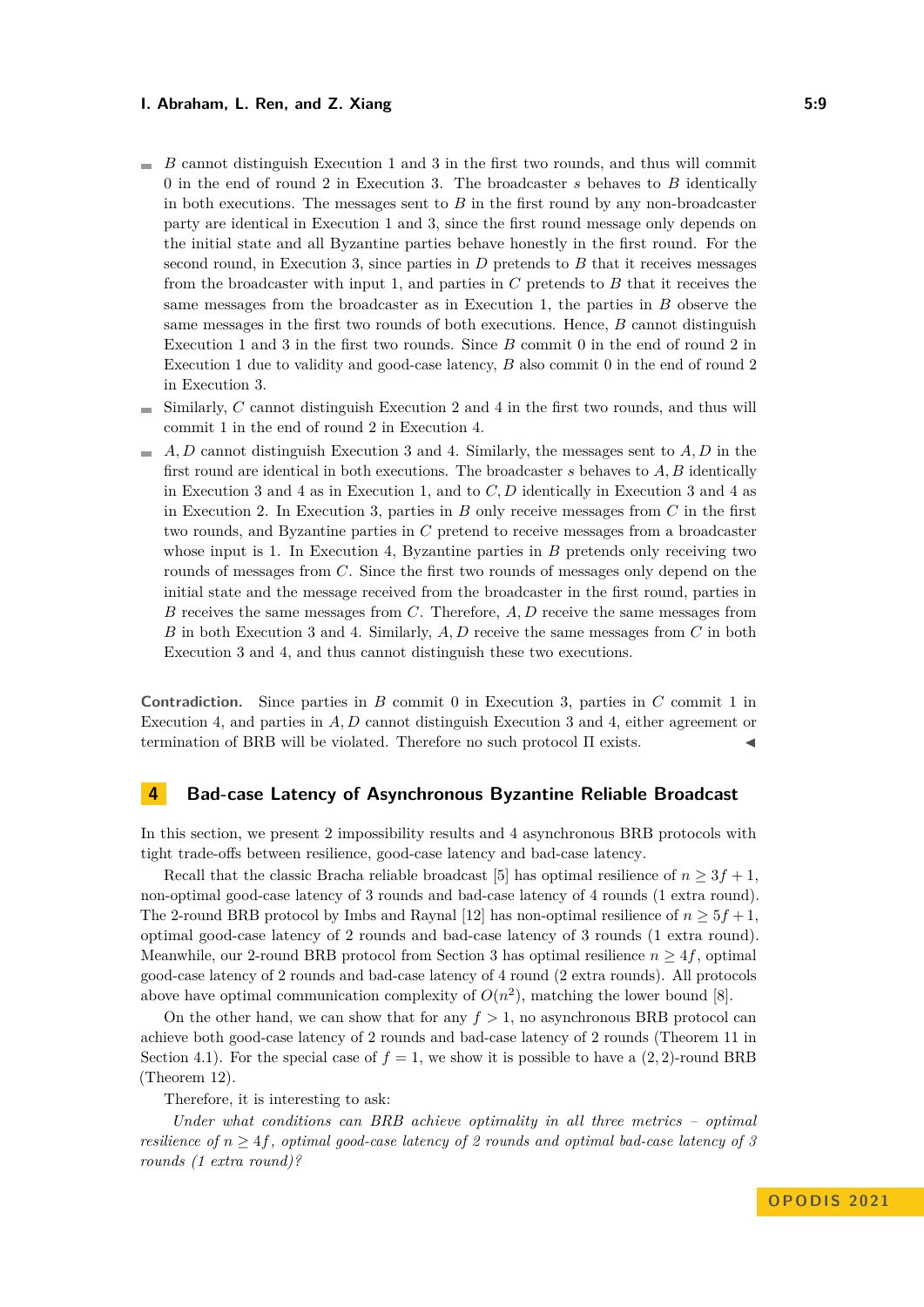- <span id="page-9-3"></span>**1. Propose.** The designated broadcaster *L* with input *v* sends  $\langle$  **propose**, *v* $\rangle$  to all parties.
- **2. Ack.** When receiving the first proposal  $\langle$ **propose**,  $v \rangle$  from the broadcaster, a party sends an ack message for *v* to all parties in the form of  $\langle$  ack, *v* $\rangle$ .
- <span id="page-9-4"></span>**3. 2-round Commit.** When receiving  $\langle \textbf{ack}, v \rangle$  from  $n-2$  distinct non-broadcaster parties, a party commits *v* and terminates.

**Figure 3** (2, 2)-round BRB Protocol under  $n \geq 4f$ ,  $f = 1$ .

We show it is impossible for the general case of  $f \geq 3$ , by proving that no BRB protocol under  $n \leq 5f - 2, f \geq 3$  can achieve (2,3)-round (Theorem [13\)](#page-10-0). For  $f \geq 3$ , our BRB (Figure [1\)](#page-5-1) in earlier Section [3.1](#page-4-0) has optimal good-case latency of 2 rounds and optimal resilience  $n > 4f$ , but with bad-case latency of 4 rounds. On the other hand, we give a (2,3)-round BRB protocol (Figure [5\)](#page-12-1) with tight resilience  $n \geq 5f - 1$ , improving the  $n \geq 5f + 1$  resilience of Imbs and Raynal [\[12\]](#page-16-0). For the special case of  $f = 2$ , we show it is possible to construct a  $(2, 3)$ -round BRB (Figure [4\)](#page-10-2) with optimal resilience  $n \geq 4f$ .

### <span id="page-9-2"></span>**4.1 Impossibility of (2***,* **2)-round BRB**

For the general case of  $f \geq 2$ , we show any asynchronous BRB protocol cannot achieve (2*,* 2)-round. The proof of Theorem [11](#page-9-0) is deferred to Appendix [A](#page-16-1) due to space limit.

<span id="page-9-0"></span>▶ **Theorem 11.** *Any asynchronous unauthenticated Byzantine reliable broadcast protocol under f* ≥ 2 *and has a good-case latency of 2 rounds must have a bad-case latency of at least 3 rounds.*

# **4.2**  $(2, 2)$ -round BRB Protocol under  $n > 4f$ ,  $f = 1$

For the special case of  $f = 1$ , we can show a simple BRB protocol (Figure [3\)](#page-9-3) that has optimal good-case latency and bad-case latency of 2 rounds, while having optimal resilience  $n \geq 4$ .

<span id="page-9-1"></span>▶ **Theorem 12.** *The protocol in Figure [3](#page-9-3) solves Byzantine reliable broadcast under asynchrony with optimal resilience*  $n \geq 4$ ,  $f = 1$ , *optimal good-case latency and bad-case latency of 2 rounds.*

**Proof.**

**Validity and Good-case Latency.** If the broadcaster is honest, it sends the same proposal of value *v* to all parties, and all  $n-2 \geq 2$  non-broadcaster honest parties will multicast the ack message for *v*. Since there is just one Byzantine party, its ack is below the  $n-2$  threshold. Then all honest parties will commit *v* after receiving  $n-2$  ack messages at Step [3](#page-9-4) and terminate. The good-case latency is 2 rounds, including broadcaster sending the proposal and all parties sending ack message.

**Agreement, Termination and Bad-case Latency.** If the broadcaster is honest, by validity all honest parties will commit the same value. If the broadcaster is Byzantine, then all  $n-1$ non-broadcaster parties are honest. If an honest party commits *v* at Step [3,](#page-9-4) then it receives *n* − 2 ack messages of *v* from distinct non-broadcaster parties, and thus all honest parties will also receive these ack messages and commit *v*. Since all honest parties commit in the same asynchronous round, the bad-case latency is also 2 rounds.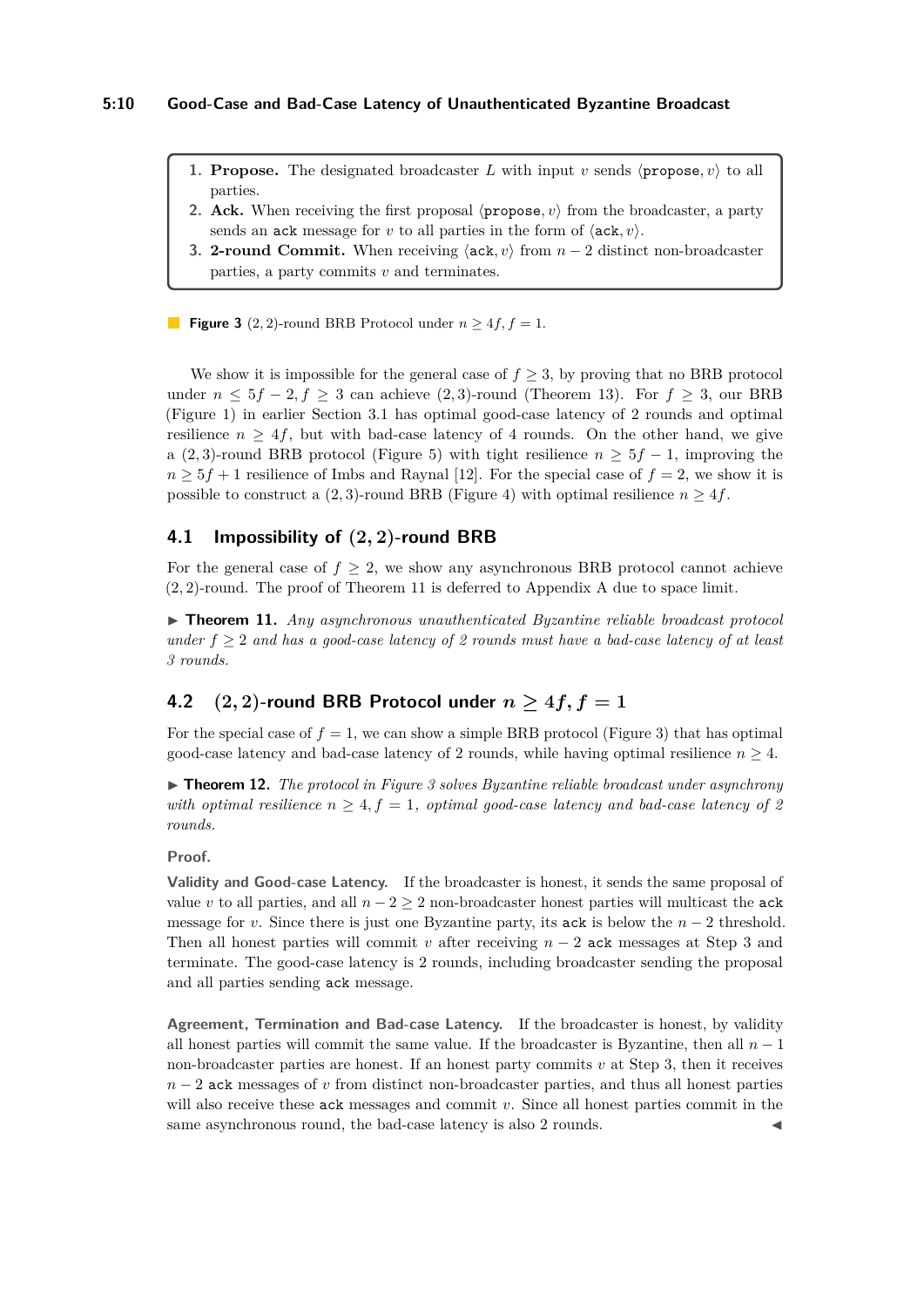- <span id="page-10-2"></span>**1. Propose.** The designated broadcaster *L* with input *v* sends  $\langle$  **propose**, *v* $\rangle$  to all parties.
- **2. Ack.** When receiving the first proposal  $\langle$ **propose**,  $v \rangle$  from the broadcaster, a party sends a ack message for *v* to all parties in the form of  $\langle$  ack, *v* $\rangle$ .
- <span id="page-10-3"></span>**3. 2-round Commit.** When receiving ⟨ack*, v*⟩ from *n*−*f* −1 distinct non-broadcaster parties, a party commits *v* and terminates.
- **4. Vote and Lock.**
	- When receiving  $\langle \text{ack}, v \rangle$  from a non-broadcaster party *j*, a party sends  $\langle \text{vote}, j, v \rangle$ to all parties if not yet sent  $\langle \text{vote}, j, v \rangle$ .
	- When receiving  $\langle \text{vote}, j, v \rangle$  from  $n f 2$  distinct *non-broadcaster parties other than j*, a party locks on *v* for party *j*.
- <span id="page-10-4"></span>**5. 3-round Commit.** When locking on the same *v* for *n*−2*f* distinct non-broadcaster parties, a party commits *v* and terminates.
- **Figure 4** (2, 3)-round BRB under  $n \geq 4f$ ,  $f = 2$ .

### **4.3 Impossibility of (2***,* **3)-round BRB**

<span id="page-10-0"></span>▶ **Theorem 13.** *Any asynchronous unauthenticated Byzantine reliable broadcast protocol under*  $n \leq 5f - 2, f \geq 3$  *and has a good-case latency of 2 rounds must have a bad-case latency of at least 4 rounds.*

The proof of Theorem [13](#page-10-0) is deferred to Appendix [B](#page-17-0) due to the space limit.

# **4.4** (2, 3)-round BRB Protocol under  $n \geq 4f, f = 2$

For the special case of  $f = 2$ , we propose a  $(2, 3)$ -round BRB protocol (Figure [4\)](#page-10-2) that has optimal resilience  $n \geq 4f$ . The main idea is that all parties send ack for broadcaster's proposal, and also send vote for other parties' ack. When receiving enough vote messages of  $v$  for the same party, a party locks on  $v$ . The protocol guarantees that all honest parties lock on the same value for each party when  $f = 2$ . Then, the 3-round commit step let a party commits if the party locks on the same value for a majority of the parties. Since all parties send a vote for all other parties, the message and communication complexity are both  $O(n^3)$ .

<span id="page-10-5"></span> $\triangleright$  **Lemma 14.** If the broadcaster is Byzantine and an honest party locks on *v* for party *j*, *then all honest parties also lock on v for party j.*

**Proof.** Since an honest party locks on *v* for party *j*, it receives  $n - f - 2$  vote messages from non-broadcaster parties other than *j*. If *j* is honest, then it sends the same ack to all parties, and thus all honest parties receive  $n - f - 2$  vote for party *j* from non-broadcaster honest parties other than *j*. If *j* is Byzantine, then the parties other than *j* and the broadcaster are all honest. Since an honest party receives  $n - f - 2$  vote messages from these honest parties, all honest parties will also receive the messages. Therefore, all honest parties also lock on *v* for party  $j$ .

<span id="page-10-1"></span>▶ **Theorem 15.** *The protocol in Figure [4](#page-10-2) solves Byzantine reliable broadcast under asynchrony with optimal resilience*  $n \geq 4f$ ,  $f = 2$  *and optimal good-case latency of 2 rounds, and has bad-case latency of 3 rounds.*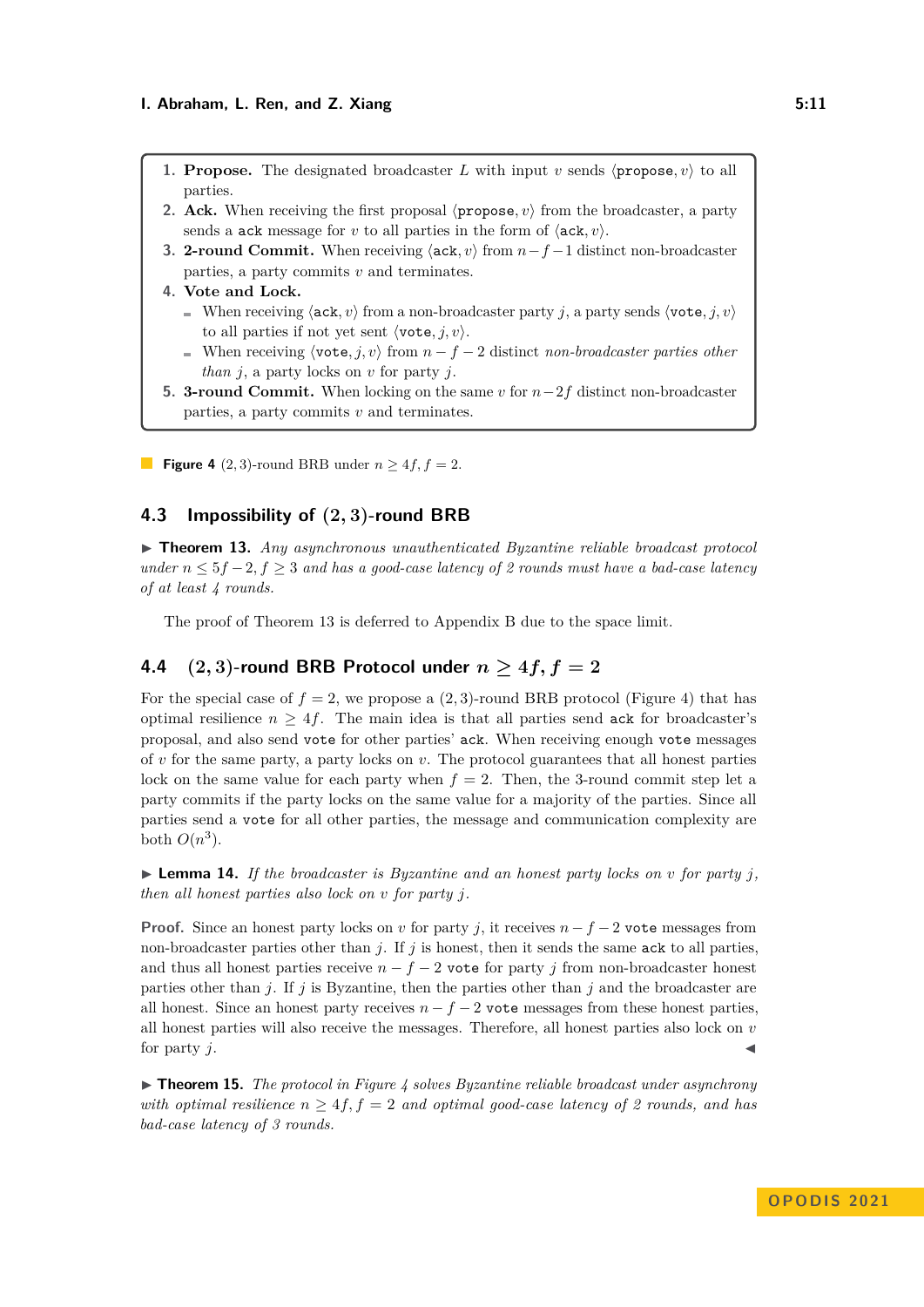#### **5:12 Good-Case and Bad-Case Latency of Unauthenticated Byzantine Broadcast**

### **Proof.**

**Validity and Good-case Latency.** If the broadcaster is honest, it sends the same proposal of value *v* to all parties, and all *n* − *f* − 1 honest non-broadcaster parties will multicast the ack message for *v*. Since there are only *f* Byzantine party, their ack messages is below the  $n - f - 1$  threshold. Then all honest parties will commit *v* after receiving  $n - f - 1$  ack messages at Step [3](#page-10-3) and terminate. The good-case latency is 2 rounds, including broadcaster sending the proposal and all parties sending ack message.

**Agreement.** If the broadcaster is honest, by validity all honest parties will commit the same value. Now consider when the broadcaster is Byzantine, and suppose there are  $t > 0$ Byzantine parties there are at most *t* − 1 Byzantine parties among non-broadcasters.

If any two honest parties commit different values at Step [3,](#page-10-3) then there must be at least  $n - f - 1 - (t - 1) = n - f - t$  honest parties sending ack for each of these different values. It is impossible by quorum intersection since there are only  $n - t$  honest parties.

Suppose any two honest parties commit different values at Step [5.](#page-10-4) Then, there must exists at least  $2(n-2f) - (n-1) \geq 1$  party for which the two committed honest parties lock different values. However, this contradicts Lemma [14,](#page-10-5) which states honest parties lock on the same value for any party when the broadcaster is Byzantine. Hence, no two honest parties can commit different values at Step [5.](#page-10-4)

Now we show that if an honest party *h*1 commits *v* at Step [3](#page-10-3) and another honest party  $h$ 2 commits  $v'$  at Step [5,](#page-10-4) then it must be  $v = v'$ . Suppose  $h$ 1 commits  $v$  at Step [3,](#page-5-3) then at least  $n - f - 1 - (f - 1) = n - 2f$  honest non-broadcaster parties send ack for *v*. All honest parties will lock on *v* for these  $n - 2f$  non-broadcaster parties, which is a majority of the *n* − 1 non-broadcaster parties. Therefore any honest party that commits *v*<sup>'</sup> at Step [5](#page-10-4) must have  $v' = v$ .

**Termination and Bad-case Latency.** If the broadcaster is honest, by validity all honest parties will commit the same value. If the broadcaster is Byzantine, once an honest party commits *v* at Step [3,](#page-10-3) there are  $n-2f$  non-broadcaster honest parties that send ack for *v*, and all honest parties will eventually lock on *v* for these parties after receiving the vote messages. Therefore all honest parties will commit  $v$  at Step  $5$  after 1 extra round.

# **4.5**  $(2, 3)$ -round BRB under  $n > 5f - 1$

In this section, we improve the resilience of 2-round BRB protocol in the previous work [\[12\]](#page-16-0) from 5*f* + 1 to 5*f* −1, while keeping the bad-case latency 3 rounds. The protocol is presented in Figure [5,](#page-12-1) and the main difference compared to Imbs and Raynal [\[12\]](#page-16-0) is that in Step [2,](#page-12-2) parties send ack for *v* if receiving *n* − 2*f* ack from *non-broadcaster parties*, instead of from any parties as in [\[12\]](#page-16-0). The intuition is that when the broadcaster is Byzantine, the above set of non-broadcaster parties only contains *f* − 1 Byzantine parties, and thus we can reduce the total number of parties but still ensure quorum intersection.

<span id="page-11-0"></span>▶ **Theorem 16.** *The protocol in Figure [5](#page-12-1) solves Byzantine reliable broadcast under asynchrony with resilience n* ≥ 5*f* −1 *and optimal good-case latency of 2 rounds, and has bad-case latency of 3 rounds.*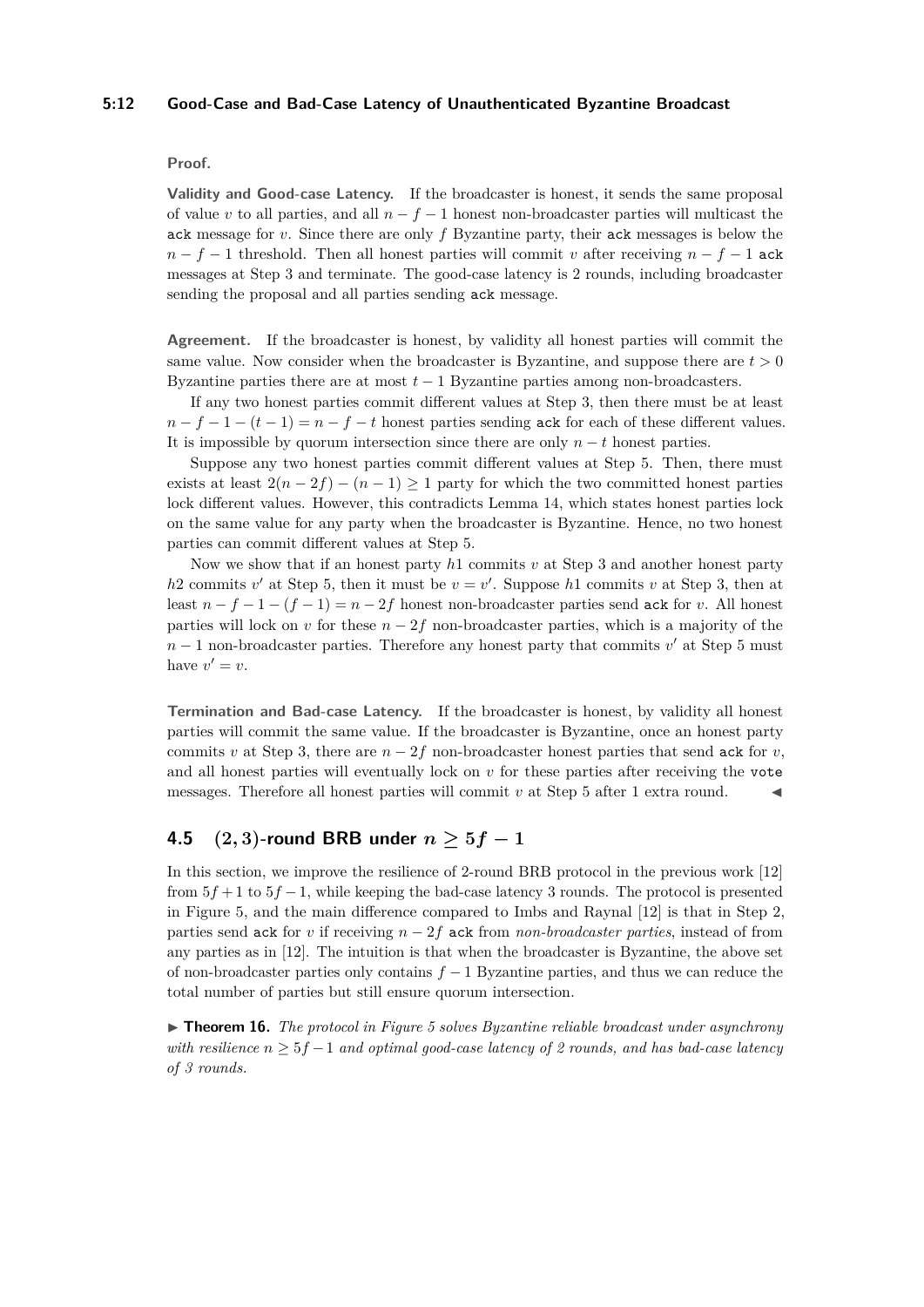<span id="page-12-1"></span>**1. Propose.** The designated broadcaster *L* with input *v* sends  $\langle$  propose, *v* $\rangle$  to all parties.

- <span id="page-12-2"></span>**2. Ack.**
	- When receiving the first proposal  $\langle$ **propose**, *v* $\rangle$  from the broadcaster, a party sends a ack message for *v* to all parties in the form of  $\langle$  ack, *v* $\rangle$ .
	- When receiving  $\langle \text{ack}, v \rangle$  from  $n 2f$  distinct *non-broadcaster parties*, a party sends  $\langle$ **ack**, *v* $\rangle$  to all parties if not yet sent  $\langle$ **ack**, *v* $\rangle$ .
- <span id="page-12-3"></span>**3. Commit.** When receiving  $\langle \text{ack}, v \rangle$  from  $n - f - 1$  distinct non-broadcaster parties, a party commits *v* and terminates.

**Figure 5** (2, 3)-round BRB under  $n > 5f - 1$ .

### **Proof.**

**Validity and Good-case Latency.** If the broadcaster is honest, it sends the same proposal of value *v* to all parties, and all *n* − *f* − 1 honest non-broadcaster parties will multicast the ack message for *v*. Since there are only *f* Byzantine party, their ack messages is below the  $n - f - 1$  threshold. Then all honest parties will commit *v* after receiving  $n - f - 1$  ack messages at Step [3](#page-5-3) and terminate. The good-case latency is 2 rounds, including broadcaster sending the proposal and all parties sending ack message.

**Agreement.** If the broadcaster is honest, by validity all honest parties will commit the same value. If the broadcaster is Byzantine, and suppose there are  $t > 0$  Byzantine parties, then there are  $t - 1$  Byzantine parties among all non-broadcaster parties. Suppose that two honest parties commit different values  $v \neq v'$ , then by Step [3](#page-12-3) there are at least  $n-f-1-(t-1) = n-f-t$  honest parties *A* that send ack for *v* and at least  $n-f-1-(t-1) =$  $n - f - t$  honest parties *B* that send ack for *v*<sup>'</sup>. Since there are  $n - t$  honest parties in total,  $|A \cap B|$  ≥ 2(*n* − *f* − *t*) − (*n* − *t*) = *n* − 2*f* − *t* ≥ 3*f* − *t* − 1 > 0, there must exist some honest party that sends ack due to the second condition of Step [2.](#page-12-2) If the above only happens to *v*, then there are at least  $n - 2f - (t - 1) = n - 2f - t + 1$  honest parties that send  $ack$  for  $v$  due to receiving the propose from the broadcaster. This contradicts the fact that at least  $n - f - t$  honest parties send ack for  $v'$  due to receiving propose, since  $(n-2f-t+1)+(n-f-t)>n-t$ . It the above happens to both  $v, v'$ , then there are at least  $n - 2f - (t - 1) = n - 2f - t + 1$  honest parties that send ack for *v* (and for *v'*, respectively) due to receiving the propose from the broadcaster. This is also impossible since  $2(n-2f-t+1) \geq n+f-2t+1 > n-t$ . Therefore, all honest parties commit the same value.

**Termination and Bad-case Latency.** If the broadcaster is honest, by validity all honest parties will commit the same value. If the broadcaster is Byzantine, once an honest party commits *v*, there are  $n-2f$  non-broadcaster honest parties that send ack for *v*. Therefore all honest parties will send  $ack for v$  and hence commit  $v$  after 1 extra round.

### <span id="page-12-0"></span>**5 Extension to Unauthenticated Byzantine Broadcast under Synchrony**

In this section, we extend the previous results to show the good-case latency results for unauthenticated Byzantine broadcast under synchrony. It is well-known that unauthenticated Byzantine broadcast or Byzantine reliable broadcast is solvable if and only if  $n \geq 3f + 1$ .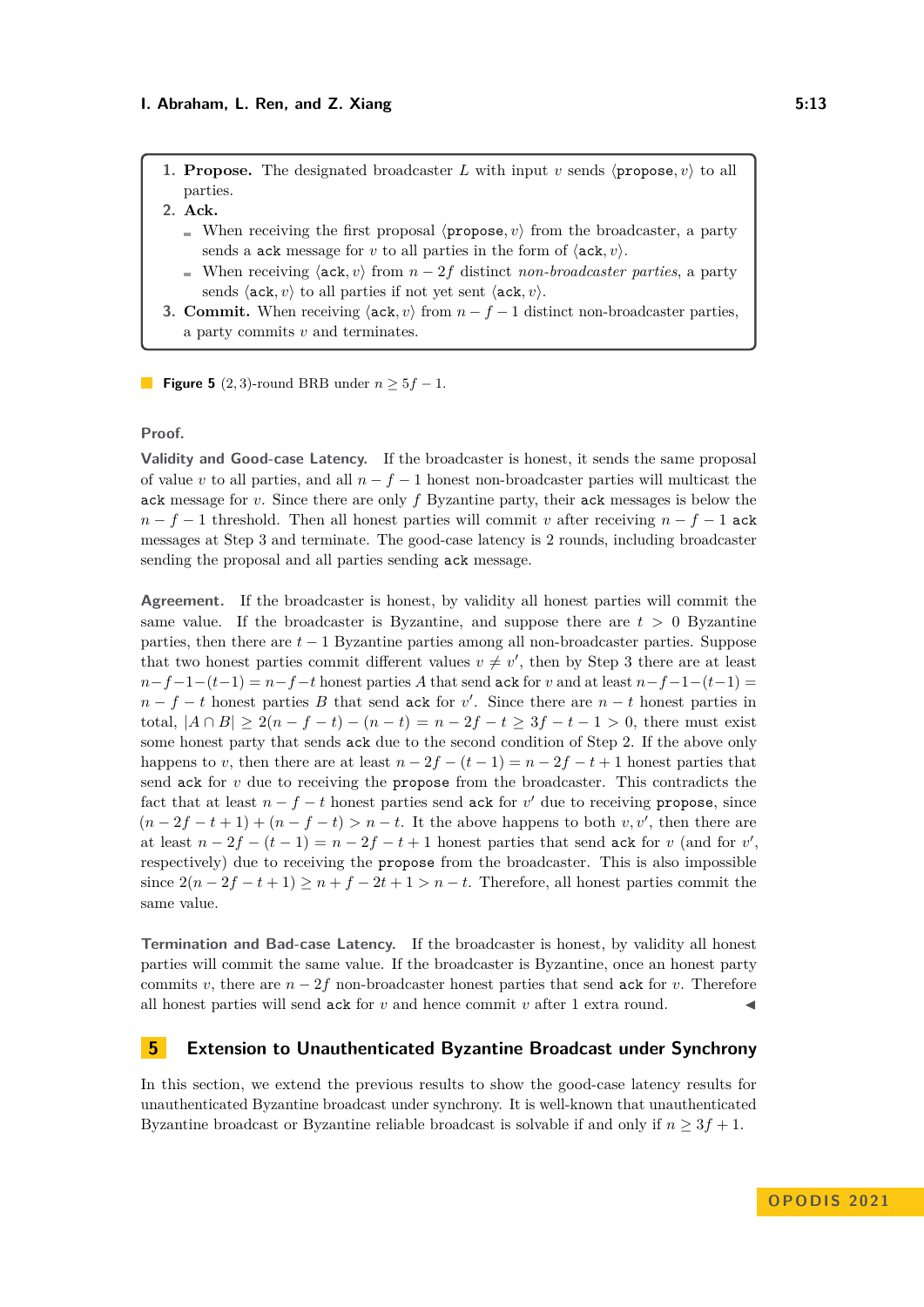#### **5:14 Good-Case and Bad-Case Latency of Unauthenticated Byzantine Broadcast**

We adopt the synchrony model assumptions from [\[4\]](#page-15-0), including distinguishing the latency bounds  $\delta$  and  $\Delta$ , and the clock assumption, briefly as follows. More details about the model assumptions can be found in [\[4\]](#page-15-0).

**Network delays.** We separate the *actual bound*  $\delta$ , and the *conservative bound*  $\Delta$  on the network delay:

- For one execution,  $\delta$  is the upper bound for message delays between any pair of honest parties, but the value of *δ* is *unknown* to the protocol designer or any party. Different executions may have different  $\delta$  values.
- For all executions,  $\Delta$  is the upper bound for message delays between any pair of honest parties, and the value of ∆ is *known* to the protocol designer and all parties.

**Clock synchronization.** Each party is equipped with a local clock that starts counting at the beginning of the protocol execution. We assume the *clock skew* is at most  $\sigma$ , i.e., they start the protocol at most  $\sigma$  apart from each other. We assume parties have *no clock drift* for convenience. There exist clock synchronization protocols [\[7,](#page-15-6) [1\]](#page-15-7) that guarantee a bounded clock skew of  $\sigma \leq \delta$ . Since the value of  $\delta$  is unknown to the protocol designer or any party, our protocol will use  $\Delta$  as the parameter for clock skew in the protocol. Note that the actual clock skew is still  $\sigma \leq \delta$ , guaranteed by the clock synchronization protocols [\[7,](#page-15-6) [1\]](#page-15-7). In addition, due to clock skew, the BA primitive used in our BB protocol (Figure [6\)](#page-14-0) needs to tolerate up to  $\sigma$  clock skew. For instance, any synchronous lock-step BA can do so by using a clock synchronization algorithm [\[7,](#page-15-6) [1\]](#page-15-7) to ensure at most  $\Delta$  clock skew, and setting each round duration to be 2 $\Delta$  to enforce the abstraction of lock-step rounds.

<span id="page-13-1"></span>▶ **Theorem 17.** *Any unauthenticated Byzantine reliable broadcast protocol under* 3*f* + 1 ≤ *n* ≤ 4*f* − 1 *must have a good-case latency of at least* 3*δ under synchrony.*

The proof of Theorem [17](#page-13-1) is analogous to that of Theorem [10,](#page-6-0) and is omitted here for brevity. Next, we show a synchronous BB protocol in Figure [6](#page-14-0) that has good-case latency of 2*δ* under  $n \geq 4f$ .

**Protocol description.** The protocol is presented in Figure [6,](#page-14-0) and is inspired by our  $(2, 4)$ round asynchronous BRB protocol (Figure [1\)](#page-5-1) from Section [3.1.](#page-4-0) The main idea is to add a Byzantine agreement at the end of the protocol to ensure termination, since BRB does not require termination when the broadcaster is Byzantine. The input of the BA is called lock, which is set to be some default value ⊥ initially, and will be set when commit in Step [3](#page-14-1) or receiving enough vote in Step [4.](#page-14-2) One guarantee implied by the (2*,* 4)-round BRB protocol is that, when any honest party commit  $v$  in Step [3,](#page-14-1) all honest parties will lock on  $v$ , and therefore the BA will only output *v*.

<span id="page-13-0"></span>▶ **Theorem 18.** *The protocol in Figure [6](#page-14-0) solves Byzantine broadcast under synchrony with optimal resilience*  $n \geq 4f$  *and optimal good-case latency of*  $2\delta$ *.* 

#### **Proof.**

**Validity and Good-case Latency.** If the broadcaster is honest, it proposes the same value *v* to all parties, and all honest parties will send ack for *v*. Then at Step [3,](#page-14-1) all honest parties receive  $n - f - 1$  ack messages of *v* after 2 $\delta$  time (which is before local time  $2\Delta + \sigma$ ), and commits *v*.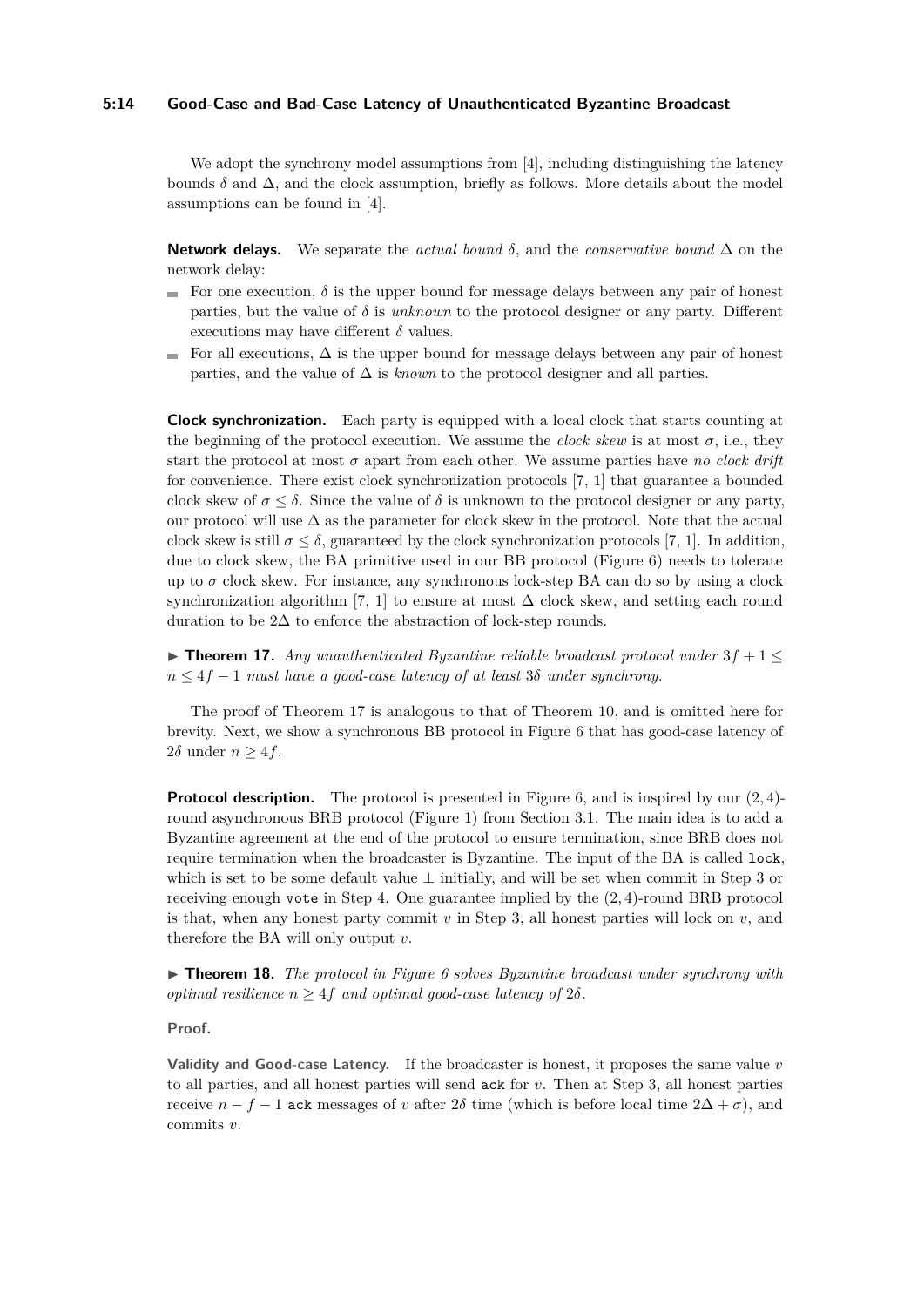<span id="page-14-0"></span>Initially, every party *i* starts the protocol at most  $\delta$  time apart with a local clock and sets lock =  $\bot$ ,  $\sigma = \Delta$ .

- **1. Propose.** The designated broadcaster *L* with input *v* sends  $\langle$  **propose**, *v* $\rangle$  to all parties.
- **2. Ack.** When receiving the first proposal  $\langle$ **propose**,  $v \rangle$  from the broadcaster, a party sends an ack message for *v* to all parties in the form of  $\langle$ ack, *v* $\rangle$ .
- <span id="page-14-1"></span>**3. Commit.** When receiving  $\langle \text{ack}, v \rangle$  from  $n - f - 1$  distinct non-broadcaster parties at time *t*, a party sets lock = *v*. If  $t \leq 2\Delta + \sigma$ , the party commits *v*.
- <span id="page-14-2"></span>**4. Vote.**
	- When receiving  $\langle \text{ack}, v \rangle$  from  $n 2f$  distinct non-broadcaster parties, a party sends a vote message for *v* to all parties in the form of  $\langle \text{vote}, v \rangle$  if not yet sent vote for any value.
	- When receiving  $\langle \text{vote}, v \rangle$  from  $n f 1$  distinct non-broadcaster parties, a party sets  $lock = v$ .
- <span id="page-14-3"></span>**5. Byzantine agreement.** At local time  $3\Delta + 2\sigma$ , a party invokes an instance of Byzantine agreement with lock as the input. If not committed, the party commits on the output of the Byzantine agreement. Terminate.

**Figure 6** 2 $\delta$  unauthenticated BB protocol under  $n \geq 4f$ .

**Agreement.** If all honest parties commit at Step [5,](#page-14-3) all honest parties commit on the same value due to the agreement property of the BA. Otherwise, there must be some honest party that commits at Step [3.](#page-14-1) First, no two honest parties can commit different values at Step [3](#page-14-1) due to quorum intersection. Now suppose any honest party *h* that commits *v* at Step [3.](#page-14-1) If the broadcaster is honest, by validity, all honest parties commits *v*. If the broadcaster is Byzantine, then there are  $f - 1$  Byzantine parties among non-broadcasters. Since  $h$  receives  $n - f - 1$  ack messages from non-broadcasters, at least  $n - f - 1 - (f - 1) = n - 2f$  of them are from honest parties. Then, all honest parties receive these  $n - 2f$  ack messages and set lock = *v* at their local time  $\leq (2\Delta + \sigma) + \Delta + \sigma = 3\Delta + 2\sigma$ , before invoking the Byzantine agreement primitive at Step [5,](#page-14-3) since the clock skew is  $\sigma$  and message delay is bounded by  $\Delta$ . Also by quorum intersection, there cannot be  $n - 2f$  ack messages for  $v' \neq v$ , since the set of  $(n-2f) - (f-1) = n-3f+1$  honest parties who voted for *v'* and the set of  $n-2f$ honest parties who voted for *v* intersect at  $\geq (n-3f+1) + (n-2f) - (n-f) \geq 1$  honest parties. Therefore, at Step [5,](#page-14-3) all honest parties have the same input  $lock = v$  to the BA. Then by the validity condition of the BA primitive, the output of the agreement is also *v*. Any honest party that does not commit at Step [3](#page-14-1) will commit *v* at Step [5.](#page-14-3)

**Termination.** According to the protocol, honest parties terminate at Step [5,](#page-14-3) and they commit a value before termination.

### **6 Related Work**

Byzantine fault-tolerant broadcast, first proposed by Lamport et al. [\[13\]](#page-16-2), have received a significant amount of attention for several decades. Under synchrony, the deterministic Dolev-Strong protocol [\[10\]](#page-15-8) solves Byzantine broadcast in worst-case  $f + 1$  rounds, matching a lower bound [\[11\]](#page-15-4). Under asynchrony, Byzantine broadcast is unsolvable even with a single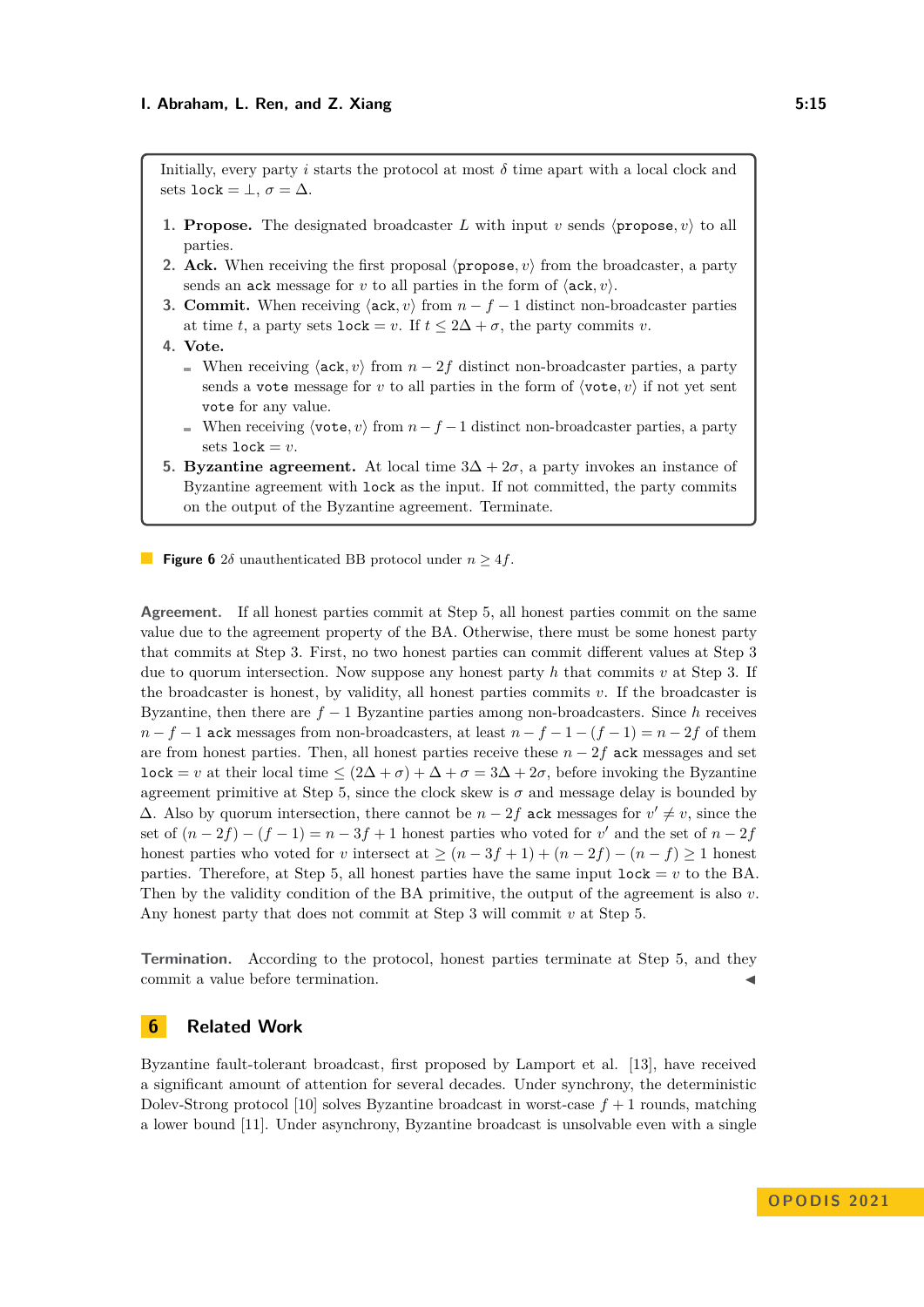#### **5:16 Good-Case and Bad-Case Latency of Unauthenticated Byzantine Broadcast**

failure. Byzantine reliable broadcast relaxes the termination property of Byzantine broadcast, and the classic Byzantine reliable broadcast by Bracha [\[5\]](#page-15-1) has a good-case latency of 3 rounds and bad-case latency of 4 rounds with optimal resilience  $n \geq 3f + 1$ . Later works improves the good-case latency of reliable broadcast to 2 rounds by trading off resilience [\[12\]](#page-16-0) or using authentication (signatures) [\[4\]](#page-15-0). A recent line of work studies the good-case latency of authenticated BFT protocols, including [\[2,](#page-15-9) [3,](#page-15-10) [4\]](#page-15-0).

# **7 Conclusion**

In this paper, we investigate the good-case latency of unauthenticated Byzantine faulttolerant broadcast, which is time for all honest parties to commit given that the broadcaster is honest. We show the tight results are 2 rounds under  $n \geq 4f$  and 3 rounds under 3*f* + 1 ≤ *n* ≤ 4*f* − 1 for asynchronous Byzantine reliable broadcast, which can be extended for synchronous Byzantine broadcast as well. In addition, we also study the bad-case latency for asynchronous BRB which measures how fast can all honest parties commit when the broadcaster is dishonest and some honest party commits. We show 2 impossibility results and 4 matching asynchronous BRB protocols, including  $(2, 4)$ -BRB under  $n \geq 4f$ , F2-BRB of  $(2,3)$ -round under  $n \geq 4f$ ,  $f = 2$ , F1-BRB of  $(2,2)$ -round under  $n \geq 4f$ ,  $f = 1$ , and  $(2, 3)$ -BRB under  $n \geq 5f - 1$ .

#### **References**

- <span id="page-15-7"></span>**1** Ittai Abraham, Srinivas Devadas, Danny Dolev, Kartik Nayak, and Ling Ren. Synchronous byzantine agreement with expected  $O(1)$  rounds, expected  $O(n^2)$  communication, and optimal resilience. In *International Conference on Financial Cryptography and Data Security (FC)*, pages 320–334. Springer, 2019.
- <span id="page-15-9"></span>**2** Ittai Abraham, Dahlia Malkhi, Kartik Nayak, Ling Ren, and Maofan Yin. Sync hotstuff: Simple and practical synchronous state machine replication. *IEEE Symposium on Security and Privacy (SP)*, 2020.
- <span id="page-15-10"></span>**3** Ittai Abraham, Kartik Nayak, Ling Ren, and Zhuolun Xiang. Brief announcement: Byzantine agreement, broadcast and state machine replication with optimal good-case latency. In *34th International Symposium on Distributed Computing (DISC)*, 2020.
- <span id="page-15-0"></span>**4** Ittai Abraham, Kartik Nayak, Ling Ren, and Zhuolun Xiang. Good-case latency of byzantine broadcast: A complete categorization. In *Proceedings of the third annual ACM Symposium on Principles of Distributed Computing (PODC)*, pages 331–341, 2021.
- <span id="page-15-1"></span>**5** Gabriel Bracha. Asynchronous byzantine agreement protocols. *Information and Computation*, 75(2):130–143, 1987.
- <span id="page-15-3"></span>**6** Ran Canetti and Tal Rabin. Fast asynchronous byzantine agreement with optimal resilience. In *Proceedings of the twenty-fifth annual ACM symposium on Theory of computing (STOC)*, pages 42–51, 1993.
- <span id="page-15-6"></span>**7** Danny Dolev, Joseph Y Halpern, Barbara Simons, and Ray Strong. Dynamic fault-tolerant clock synchronization. *Journal of the ACM (JACM)*, 42(1):143–185, 1995.
- <span id="page-15-5"></span>**8** Danny Dolev and Rüdiger Reischuk. Bounds on information exchange for byzantine agreement. *Journal of the ACM (JACM)*, 32(1):191–204, 1985.
- <span id="page-15-2"></span>**9** Danny Dolev, Ruediger Reischuk, and H Raymond Strong. Early stopping in byzantine agreement. *Journal of the ACM (JACM)*, 37(4):720–741, 1990.
- <span id="page-15-8"></span>**10** Danny Dolev and H. Raymond Strong. Authenticated algorithms for byzantine agreement. *SIAM Journal on Computing*, 12(4):656–666, 1983.
- <span id="page-15-4"></span>**11** Michael J Fischer and Nancy A Lynch. A lower bound for the time to assure interactive consistency. *Information Processing Letters*, 14(4):183–186, 1982.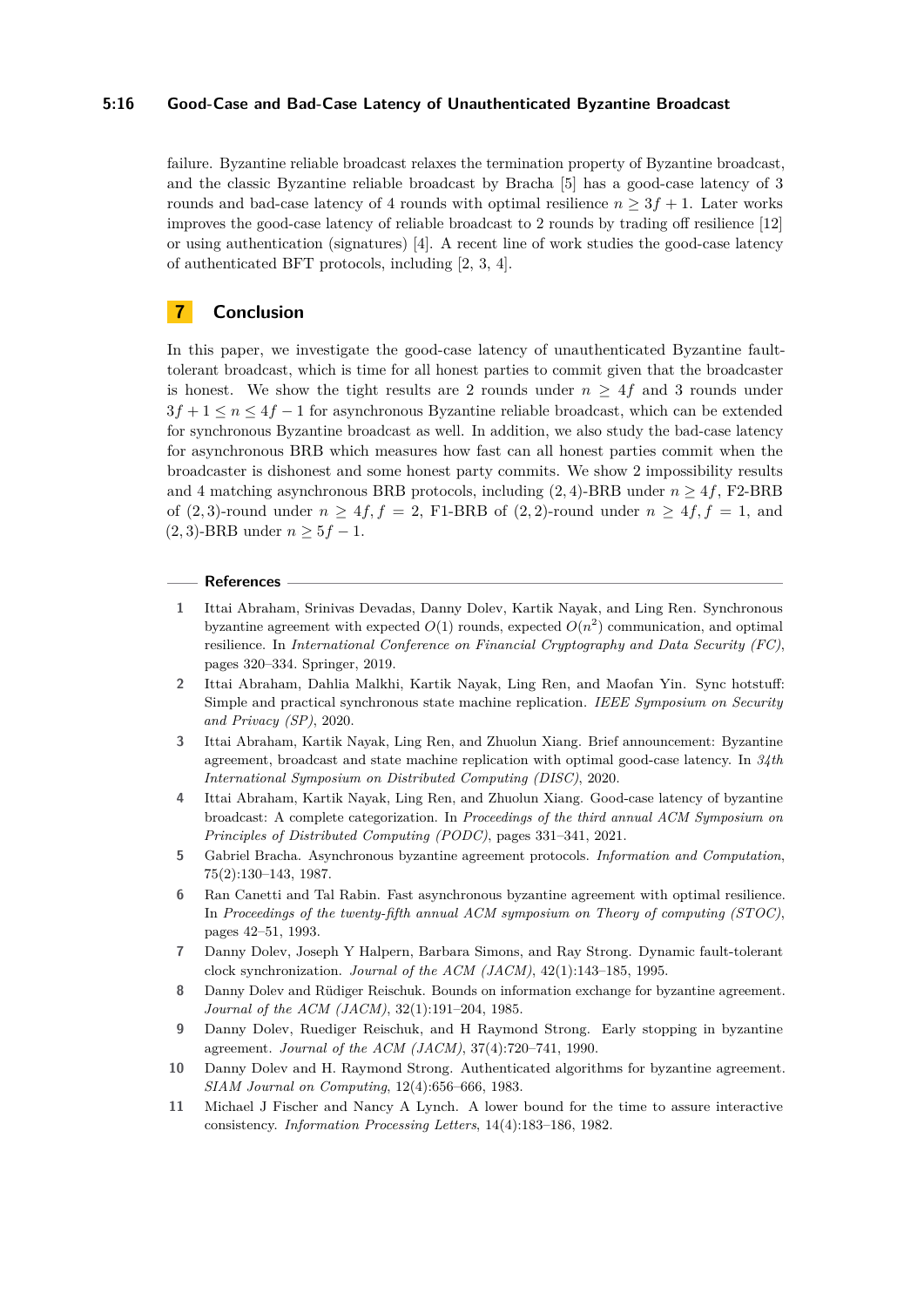#### **I. Abraham, L. Ren, and Z. Xiang 5:17 5:17**

- <span id="page-16-0"></span>**12** Damien Imbs and Michel Raynal. Trading off t-resilience for efficiency in asynchronous byzantine reliable broadcast. *Parallel Processing Letters*, 26(04):1650017, 2016.
- <span id="page-16-2"></span>**13** Leslie Lamport, Robert Shostak, and Marshall Pease. The byzantine generals problem. *ACM Transactions on Programming Languages and Systems*, 4(3):382–401, 1982.

# <span id="page-16-1"></span>**A Proof of Theorem [11](#page-9-0)**

**Proof.** Suppose on the contrary there exists an asynchronous BRB protocol Π that tolerates  $f = 2$  and has (2, 2)-round. We assume  $n \geq 4f = 8$ , otherwise no protocol can solve BRB with good-case latency of 2 rounds by Theorem [10.](#page-6-0) Denote the broadcaster as party 0 always, and remaining parties as party  $1, ..., n - 1$ . We construct the following executions.

- Execution 1. The broadcaster is honest, and has input 0. Party *n* − 1 is Byzantine and  $\sim$ remain silent. Then all honest parties commit 0 in 2 rounds by assumption.
- Execution 2. The broadcaster is Byzantine, and behaves honestly to parties  $1, ..., n-3$ with input 0, and remains silent to other parties. Party  $n-2$  is Byzantine, and behaves identically to party  $n-3$  as in Execution 1, but remains silent to rest of the parties. Any messages from party  $n-1$  are delayed and not delivered in 2 rounds. It is easy to see that party  $n-3$  cannot distinguish Execution 2 and 1 in 2 rounds, therefore it commits 0 in 2 rounds in Execution 2 as well. By assumption, parties 1*, ..., n* − 4 also commit 0 in 2 rounds in Execution 2.
- Execution *x* for  $x = 3, ..., n-3$ . The broadcaster is Byzantine, and behaves honestly to parties  $1, ..., n - x - 1$  with input 0, and remains silent to other parties. Party  $n - x$  is Byzantine, and behaves identically to party  $n - x - 1$  as in Execution  $x - 1$ , but remains silent to rest of the parties. Any messages from party  $n - x + 1$  are delayed and not delivered in 2 rounds. It is easy to see that party  $n - x - 1$  cannot distinguish Execution *x* and  $x - 1$  in 2 rounds, therefore it commits 0 in 2 rounds in Execution *x* as well. By assumption, parties  $1, ..., n - x - 2$  also commit 0 in 2 rounds in Execution 2.
- Execution  $n-2$ . The broadcaster is Byzantine, and behaves honestly to party 1 with input 0, and remains silent to other parties. Party 2 is Byzantine, and behaves identically to party 1 as in Execution  $n-3$ , but remains silent to rest of the parties. Any messages from party 3 are delayed and not delivered in 2 rounds. It is easy to see that party 1 cannot distinguish Execution  $n-2$  and  $n-3$  in 2 rounds, therefore it commits 0 in 2 rounds in Execution  $n-2$  as well.

Similarly, we can construct  $n-2$  symmetric executions, where the broadcaster has input 1, and in the last execution the broadcaster only behaves honestly to party  $n-1$  with input 1, and party  $n-1$  commits 1 in 2 rounds.

**Contradiction.** Now we consider another execution, where the broadcaster is Byzantine, it behaves to party 1 honestly with input 0, and to party  $n-1$  honestly with input 1, and remain silent to other parties. Party 2 is Byzantine, it behaves to party 1 identically as in Execution  $n-3$ , and to party  $n-1$  identically as the party  $n-2$  to party  $n-1$  in the last execution of the constructed symmetric executions (due to symmetric of the non-broadcaster parties, the index does not matter). Any messages between parties 1*, n* − 1 are delayed and not delivered in 2 rounds. Then, party 1 commits 0 in 2 rounds while party *n* − 1 commit 1 in 2 rounds, breaking agreement of the BRB. Therefore, such protocol  $\Pi$  does not exist.  $\blacktriangleleft$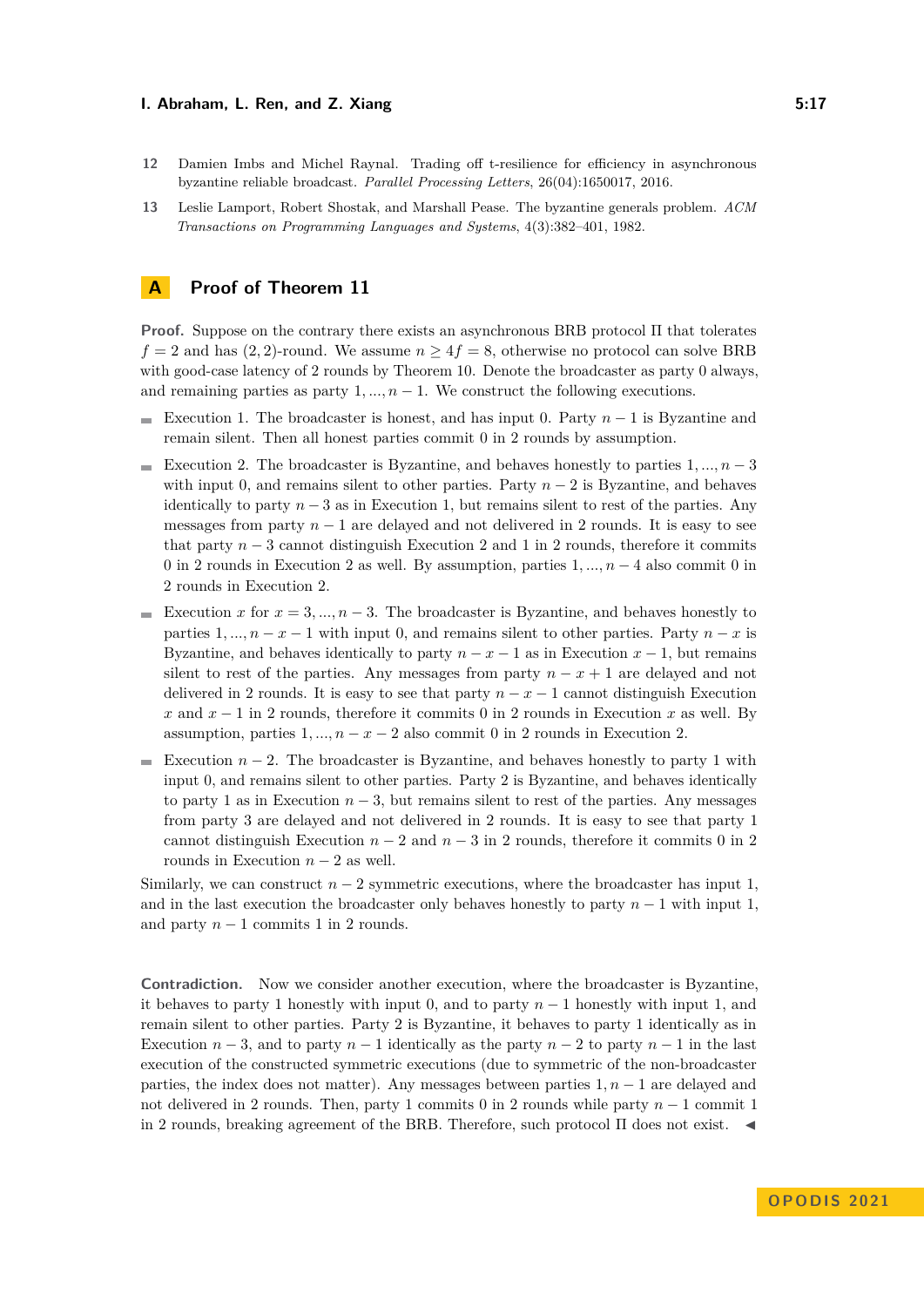#### **5:18 Good-Case and Bad-Case Latency of Unauthenticated Byzantine Broadcast**

# <span id="page-17-0"></span>**B Proof of Theorem [13](#page-10-0)**

**Proof.** Suppose on the contrary that there exists an asynchronous BRB protocol Π under  $n = 5f - 2, f \geq 3$  that has (2, 3)-round. Denote the broadcaster as party 0 always, denote 2 non-broadcaster parties as *p, q*, and divide the remaining 5*f*−5 parties into 5 groups *G*1*, ..., G*<sup>5</sup> each of size  $f - 1$  (recall  $f - 1 \ge 2$ ). Denote  $G_L = \{p\} \cup G_1 \cup G_2$  and  $G_R = G_4 \cup G_5 \cup \{q\}$ . We use  $S[i]$  to denote the *i*-th party in set *S*, where *S* can be any set defined above (such as  $G_i$  for  $j = 1, ..., 5$  and  $G_L, G_R$ ). We construct the following executions. In all constructed executions, all messages are delivered by the recipient after  $\Delta$  time by default, and we will explicitly specify the messages that are delayed by the adversary due to asynchrony.

- $E_1^0$ . The broadcaster is honest and has input 0. Parties in  $G_5 \cup \{q\}$  are Byzantine, and they behave honestly except that they pretend to receive from a broadcaster whose input is 1. Since the broadcaster is honest, by validity and good-case latency, all honest parties commit 0 after receiving two rounds of messages.
- $E_1^1$ . This execution is a symmetric case of  $E_1^0$ . The broadcaster is honest and has input 1.  $\mathcal{L}_{\mathcal{A}}$ Parties in  $G_1 \cup \{p\}$  are Byzantine, and they behave honestly except that they pretend to receive from a broadcaster whose input is 0. Since the broadcaster is honest, by validity and good-case latency, all honest parties commit 1 after receiving two rounds of messages.
- $E_2^0$ . The broadcaster is Byzantine, it behaves to  $G_L \cup G_3$  identically as in  $E_1^0$ , and to  $G_5 \cup \{q\}$  identically as in  $E_1^1$ . Parties in  $G_4$  are Byzantine, they behave to the party  $G_3[f-1]$  honestly (recall that  $f-1 \geq 2$  so  $G_3[f-1] \neq G_3[1]$ ) but pretending to receive from the broadcaster in  $E_1^0$ , and to other parties honestly but pretending to receive from the broadcaster in  $E_1^1$ .

 $\rhd$  Claim. The honest party  $G_3[f-1]$  cannot distinguish  $E_2^0$  and  $E_1^0$  in 2 rounds, and thus will commit 0 in round 2. Then, by assumption, all honest parties also commit 0 in round 3 in  $E_2^0$ . The broadcaster behaves to  $G_3[f-1]$  identically in both executions. The messages sent to  $G_3[f-1]$  in the first round by any non-broadcaster party are identical in  $E_2^0$  and  $E_1^0$ , since the first round message only depends on the initial state and all Byzantine parties behave honestly in the first round. For the second round, since in  $E_1^0$ the Byzantine parties in  $G_5 \cup \{q\}$  pretend to receive from a broadcaster with input 1, they send the same round-2 messages as in  $E_2^0$ . For the Byzantine parties in  $G_4$ , they behave identically to  $G_3[f-1]$  by construction. All honest parties in  $G_L$  also behave identically to  $G_3[f-1]$  in round 2 since they receive the same round-1 messages. Therefore party  $G_3[f-1]$  cannot distinguish  $E_2^0$  and  $E_1^0$  in 2 rounds, and thus will commit 0 in round 2.

 $E_3^0$ . The broadcaster is Byzantine, it behaves to  $G_L$  identically as in  $E_1^0$ , and to  $G_R$ identically as in  $E_1^1$ . Parties in  $G_3$  are Byzantine, they behave to other parties identically as in  $E_2^0$ .

 $\rhd$  Claim. The honest parties in  $G_L \cup G_R$  cannot distinguish  $E_3^0$  and  $E_2^0$  in 3 rounds, and thus will commit 0 in round 3. For the round-1 message, honest parties receive the same messages in both executions since Byzantine parties including the broadcaster send the same messages. For the round-2 message, the Byzantine parties of  $G_4$  in  $E_2^0$  behave to  $G_L \cup G_R$  as if they receive from a broadcaster with input 1, which would be identically to  $E_3^0$ . The Byzantine parties of  $G_3$  in  $E_3^0$  behave to other parties identically as in  $E_2^0$  by construction. Similarly,  $G_l \cup G_R$  receive the same round-3 messages in both executions, and thus cannot distinguish  $E_3^0$  and  $E_2^0$  in 3 rounds, and will commit 0 in round 3 in  $E_3^0$ as well.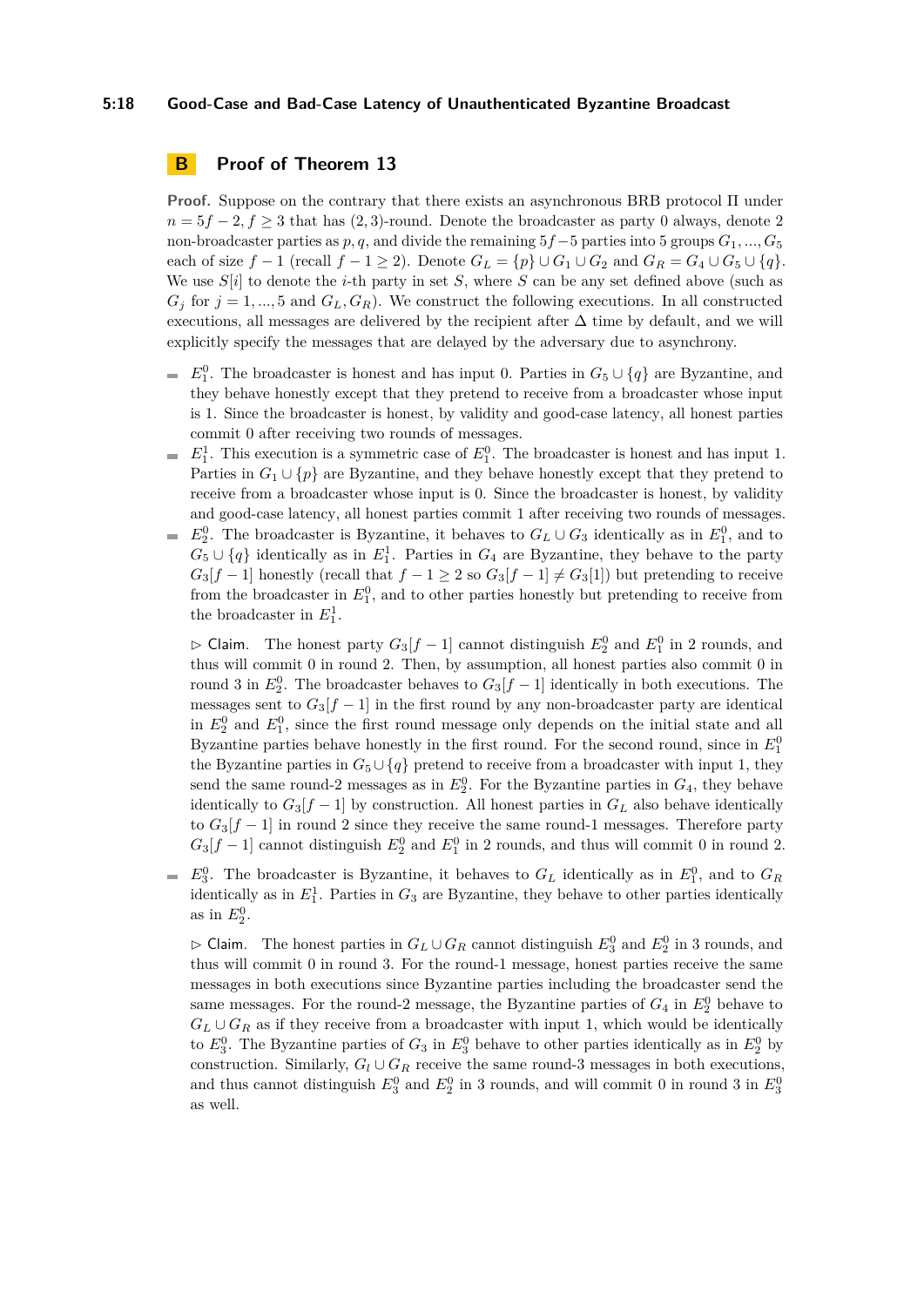#### **1. Abraham, L. Ren, and Z. Xiang 5:19 1. Abraham, L. Ren, and Z. Xiang 5:19**

- $E_{2j+2}^0$  for  $j = 1, 2, ..., |G_R| = 2f 1$ . The broadcaster is Byzantine, it behaves to  $G_L \cup \{G_3[1]\}$  identically as in  $E_1^0$ , and to  $G_R$  identically as in  $E_1^1$ . Parties in  $G_3 \setminus \{G_3[1]\}$ are Byzantine (recall that  $|G_3| = f - 1 \ge 2$ ), and they behave to all honest parties identically as in  $E_{2j+1}^0$ . Party  $G_R[j]$  is Byzantine, and it behaves to all honest parties except *p* identically as in  $E_{2j+1}^0$ , and to party *p* honestly except that it pretends receiving no message from *G*<sup>3</sup> sent after round 1. Any round-2 or round-3 message from *G*3[1] to parties in  $G_R[i], i = 1, ..., j - 1$  are delayed and received only after round 3.
- $E_{2j+3}^0$  for  $j = 1, 2, ..., |G_R| = 2f 1$ . The broadcaster is Byzantine, it behaves to  $G_L$ identically as in  $E_1^0$ , and to  $G_R$  identically as in  $E_1^1$ . Parties in  $G_3$  are Byzantine, they behave to other parties identically as in  $E_{2j+2}^0$ , but they send no message to  $G_R[j]$  after round 1.

 $\triangleright$  Claim. Any honest party in  $G_L \setminus \{p\}$  cannot distinguish  $E_{2j+2}^0$  and  $E_{2j+1}^0$  in 3 rounds, and it will commit 0 in round 3 in  $E_{2j+2}^0$ . Then, by assumption, party p will also commit 0 in round 3 in  $E_{2j+2}^0$ . Similar to the previous claim, honest parties receive the same round-1 messages. For round 2, the Byzantine parties in  $E_{2j+2}^0$  behave identically to all honest parties, including party  $p$  since the difference from  $G_R[j]$  to  $p$  is reflected only after round 2. Hence, honest parties in  $G_L \setminus \{p\}$  will also receive the same messages in round 3, thus cannot distinguish  $E_{2j+2}^0$  and  $E_{2j+1}^0$  in 3 rounds.

 $\triangleright$  Claim. Party *p* cannot distinguish  $E_{2j+3}^0$  and  $E_{2j+2}^0$  in 3 rounds, and thus will commit 0 in round 3 in  $E_{2j+3}^0$ . Then, by assumption, all honest parties in  $G_L \cup G_R$  also commit 0 in round 3. Similar to previous claim, honest parties receive the same round-1 and round-2 messages. For round 3, since Byzantine parties in  $G_3$  send no message to  $G_R[j]$ after round 1 in  $E_{2j+3}^0$ , the honest party  $G_R[j]$  in  $E_{2j+3}^0$  will behave the same to p as the Byzantine party  $G_R[j]$  which pretends to *p* that it receives no message from  $G_3$  in  $E_{2j+2}^0$ . Hence, *p* cannot distinguish  $E_{2j+3}^0$  and  $E_{2j+2}^0$  in 3 rounds.

By the above constructions, we finally have an execution  $E_{2j+3,j=2f-1}^0 = E_{4f+1}^0$  where the Byzantine broadcaster behaves to *G<sup>L</sup>* with input 0, and to *G<sup>R</sup>* with input 1, and the Byzantine parties in  $G_3$  send no message to  $G_R$ , but party p has to commit 0 in 3 rounds. Similarly, we can construct a series of symmetric executions of the above executions including  $E_1^1$ , i.e.,  $E_1^1, E_2^1, ..., E_{4f+1}^1$ , and have the execution  $E_{4f+1}^1$  where the Byzantine broadcaster also behaves to *G<sup>L</sup>* with input 0, and to *G<sup>R</sup>* with input 1, and the Byzantine parties in *G*<sup>3</sup> send no message to  $G_L$ , but party  $q$  has to commit 1 in 3 rounds.

**Contradiction.** Now we construct another middle execution  $E_m$ , where the Byzantine broadcaster behaves to *G<sup>L</sup>* with input 0, and to *G<sup>R</sup>* with input 1, and Byzantine parties in  $G_3$  behave to  $G_L$  identically as in  $E_{4f+1}^0$  and to  $G_R$  identically as in  $E_{4f+1}^1$ . It is easy to see that party *p* cannot distinguish  $E_m$  and  $E_{4f+1}^0$  in 3 rounds, and thus will commit 0 in round 3, while party *q* cannot distinguish  $E_m$  and  $E_{4f+1}^1$  in 3 rounds, and thus will commit 1 in round 3. This violates the agreement property of BRB, and hence such BRB protocol Π  $\cos$  not exist.  $\triangleleft$ 

### **C 3***δ* **Unauthenticated Byzantine Broadcast under Synchrony**

For completeness, we show an unauthenticated BB protocol in Figure [7](#page-19-0) with good-case latency of  $3\delta$  under synchrony and  $n \geq 3f + 1$ , inspired by Bracha's reliable broadcast [\[5\]](#page-15-1).

<span id="page-18-0"></span>▶ **Theorem 19.** *The protocol in Figure [7](#page-19-0) solves Byzantine broadcast under synchrony with resilience*  $n \geq 3f + 1$  *and good-case latency of*  $3\delta$ *.*